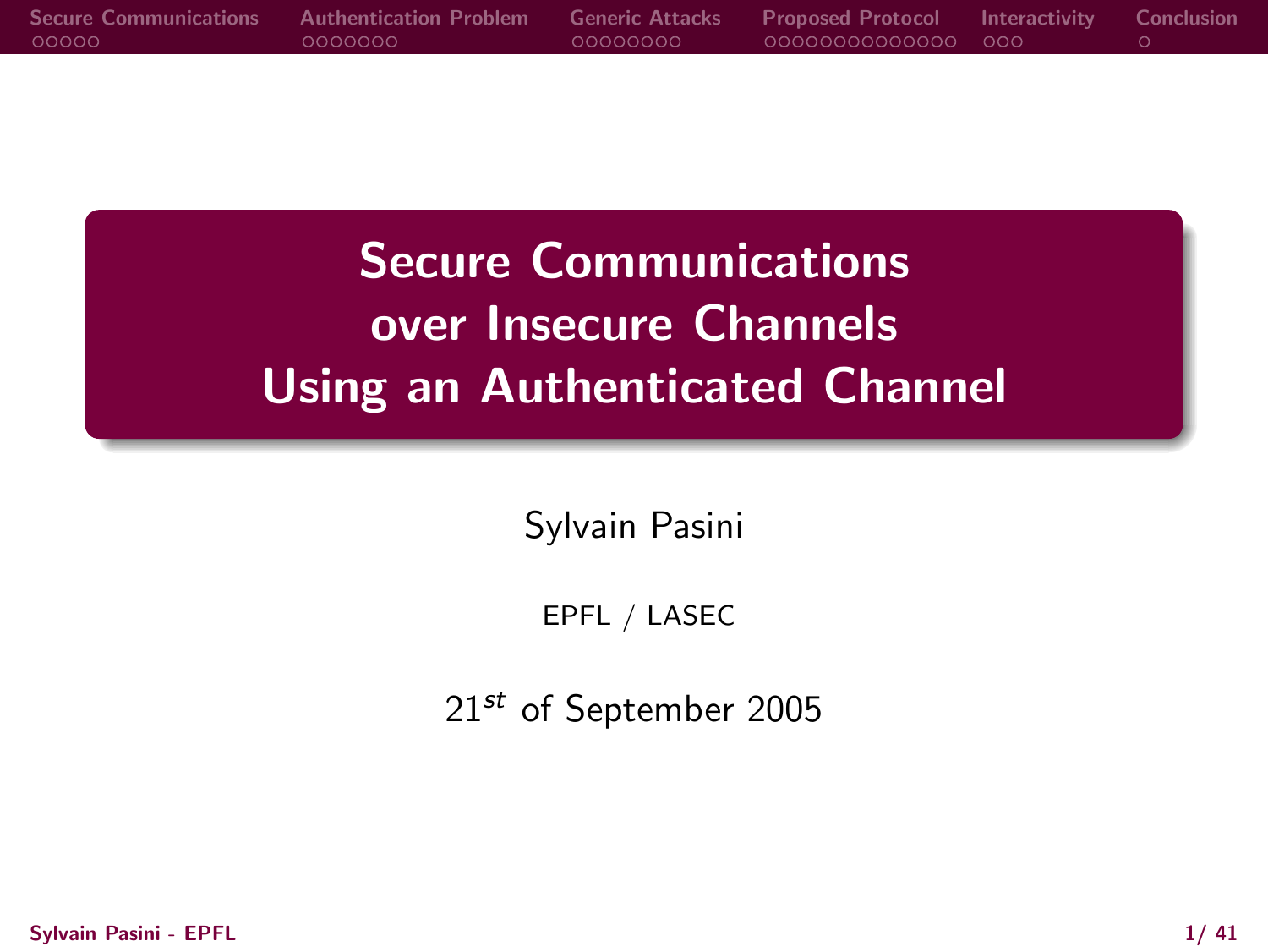| <b>Secure Communications</b><br>looooo | <b>Authentication Problem</b><br>0000000 | <b>Generic Attacks</b><br>-00000000 | <b>Proposed Protocol Interactivity Conclusion</b><br>00000000000000 000 |  |
|----------------------------------------|------------------------------------------|-------------------------------------|-------------------------------------------------------------------------|--|
| <b>Introduction</b>                    |                                          |                                     |                                                                         |  |

- One key issue in cryptography: Setup a secure communication
- Suppose Alice and Bob want to communicate securely:



- No prior exchanged key
- Insecure channel:
	- Adversaries have full control i.e. can replay, delay, modify, remove, and change addresses.
- Extra channel:
	- Other assumptions?
	- e.g. confidentiality, integrity, authenticity ?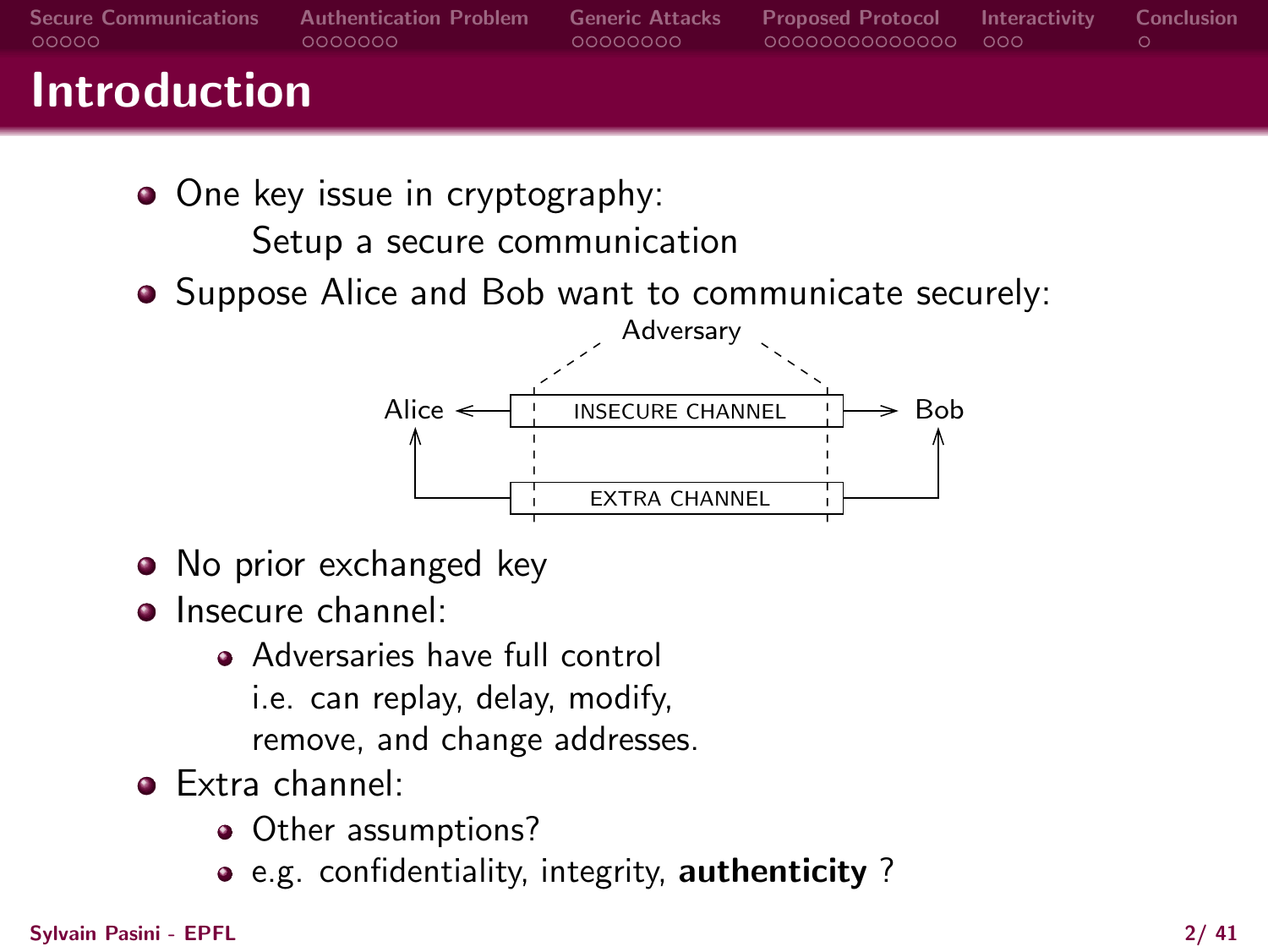| <b>Secure Communications</b><br>looooo | <b>Authentication Problem</b><br>0000000 | <b>Generic Attacks</b><br>-00000000 | <b>Proposed Protocol</b> Interactivity Conclusion<br>looqooqooqooqoo qoq |  |
|----------------------------------------|------------------------------------------|-------------------------------------|--------------------------------------------------------------------------|--|
| <b>Overview</b>                        |                                          |                                     |                                                                          |  |

- [Secure Communications](#page-3-0)
- [Authentication Problem](#page-8-0)
- [Generic Attacks](#page-15-0)
- [Proposed Protocol](#page-23-0)

# [Interactivity](#page-37-0)

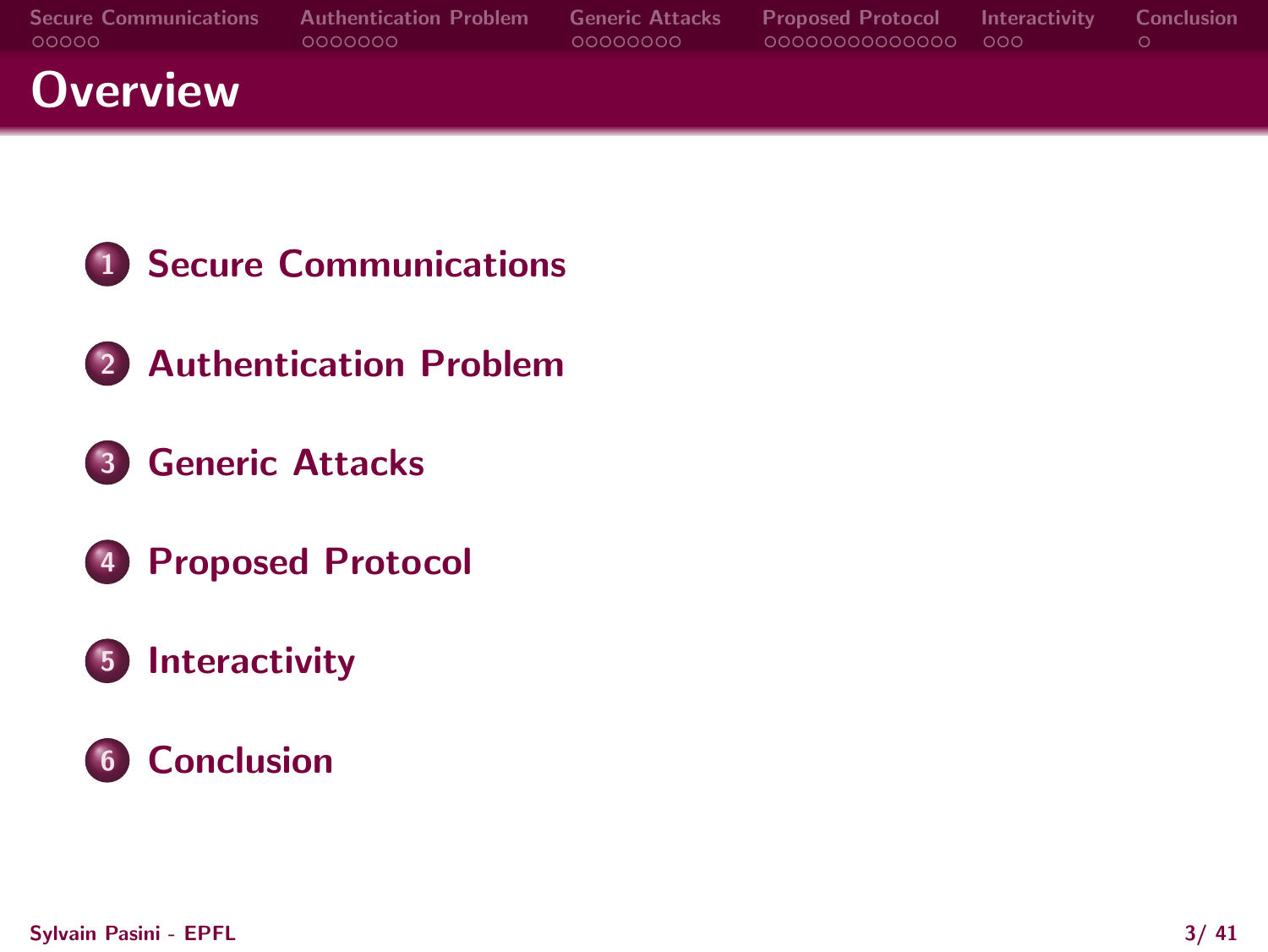# Symmetric Cryptography

### The Shannon model:



- Confidentiality is required
- <span id="page-3-0"></span>• Short keys (e.g. 128 bits for AES)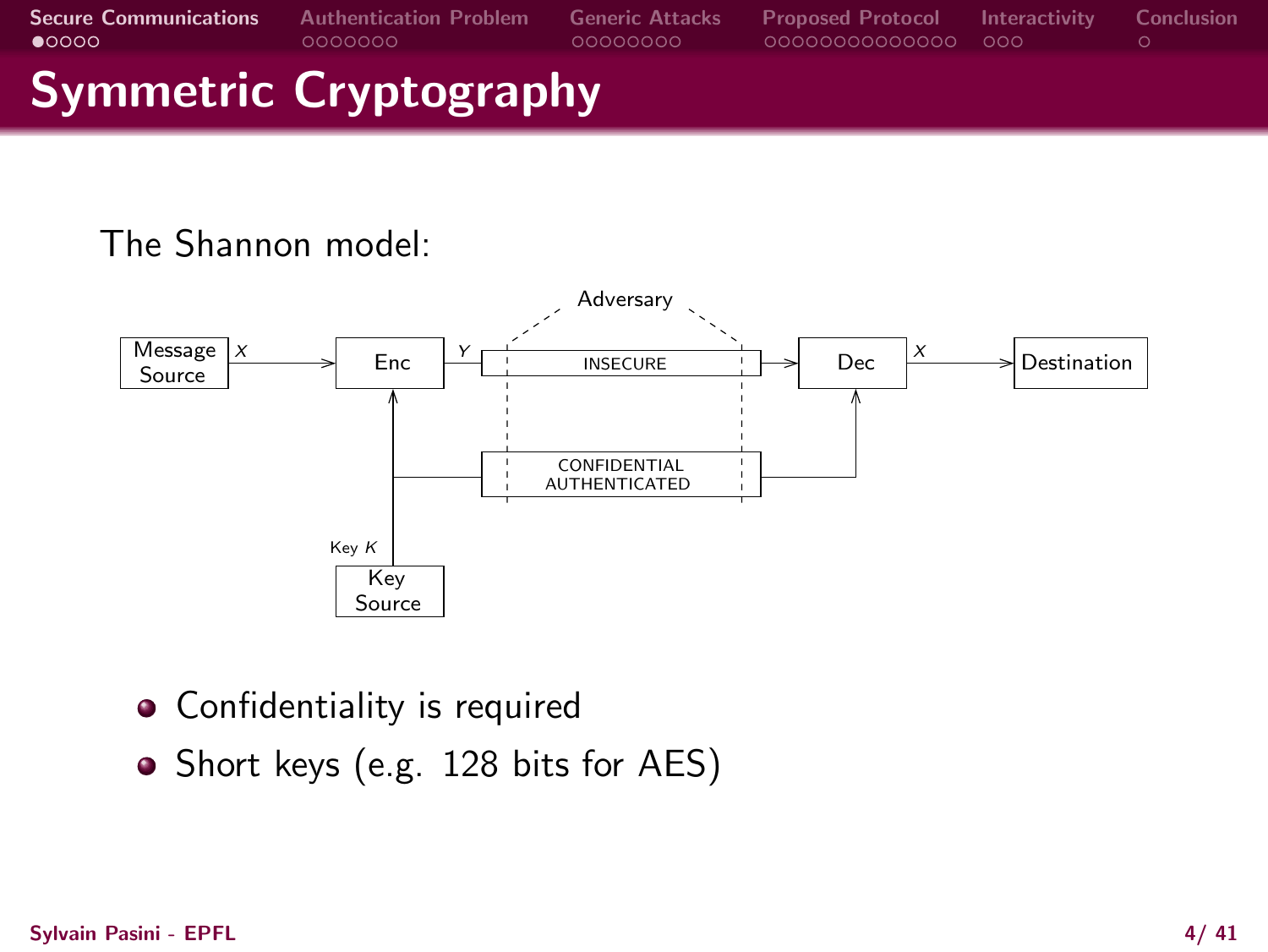# Human Being Channels

|                 | Interactive | Non-interactive |      |       |
|-----------------|-------------|-----------------|------|-------|
|                 | Encounter   | Telephone       | Mail | Email |
| Authenticity    |             |                 |      |       |
| Confidentiality |             |                 |      |       |
| Cost            |             |                 |      |       |
| Availability    |             |                 |      |       |

For symmetric cryptography, we need confidentiality:

• The only way: encounter

cost and availability are bad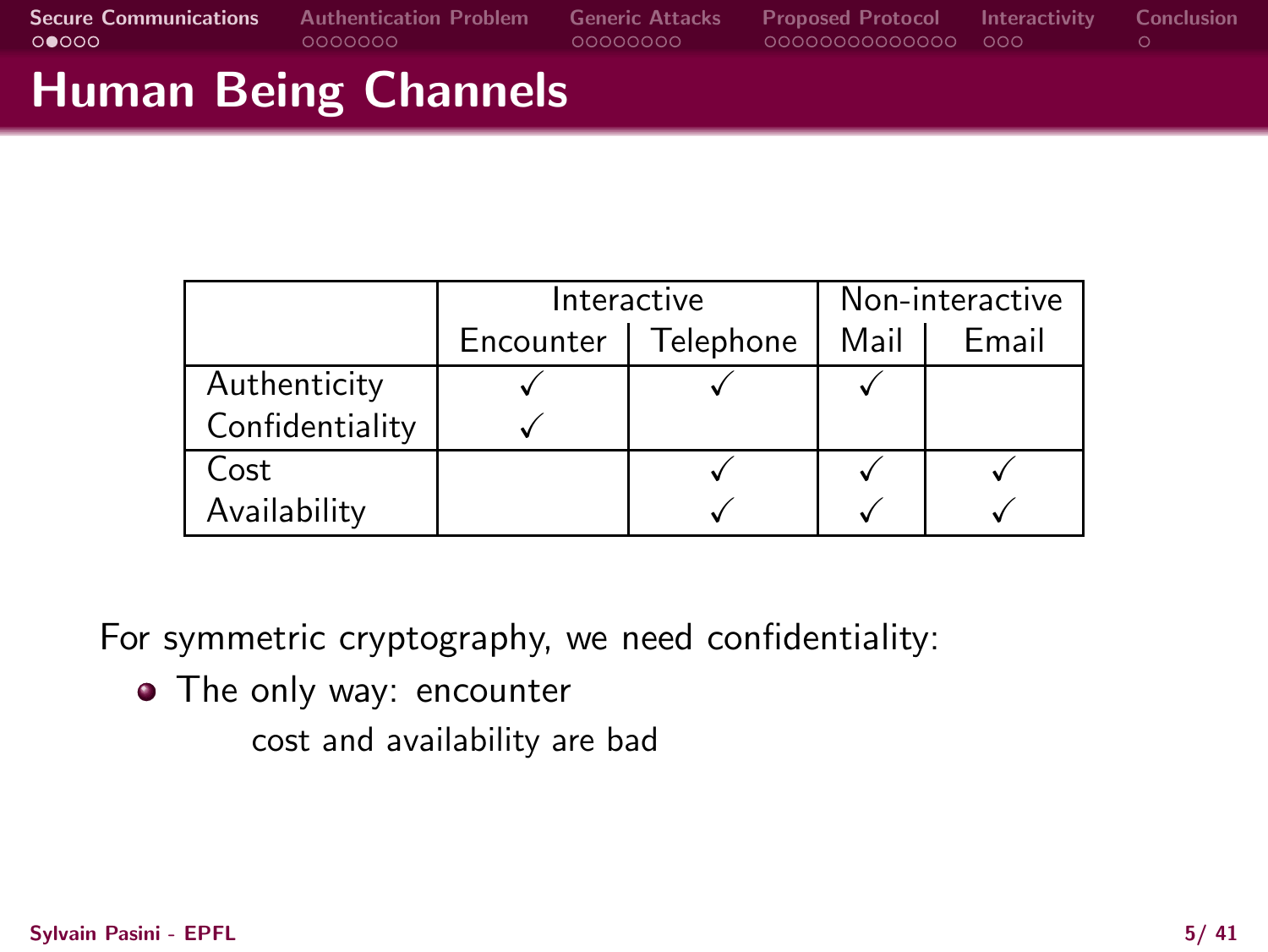# Relaxing the Confidentiality

The Merkle-Diffie-Hellman model:



- $\bullet$  After the exchange, they share a key K
- No confidentiality required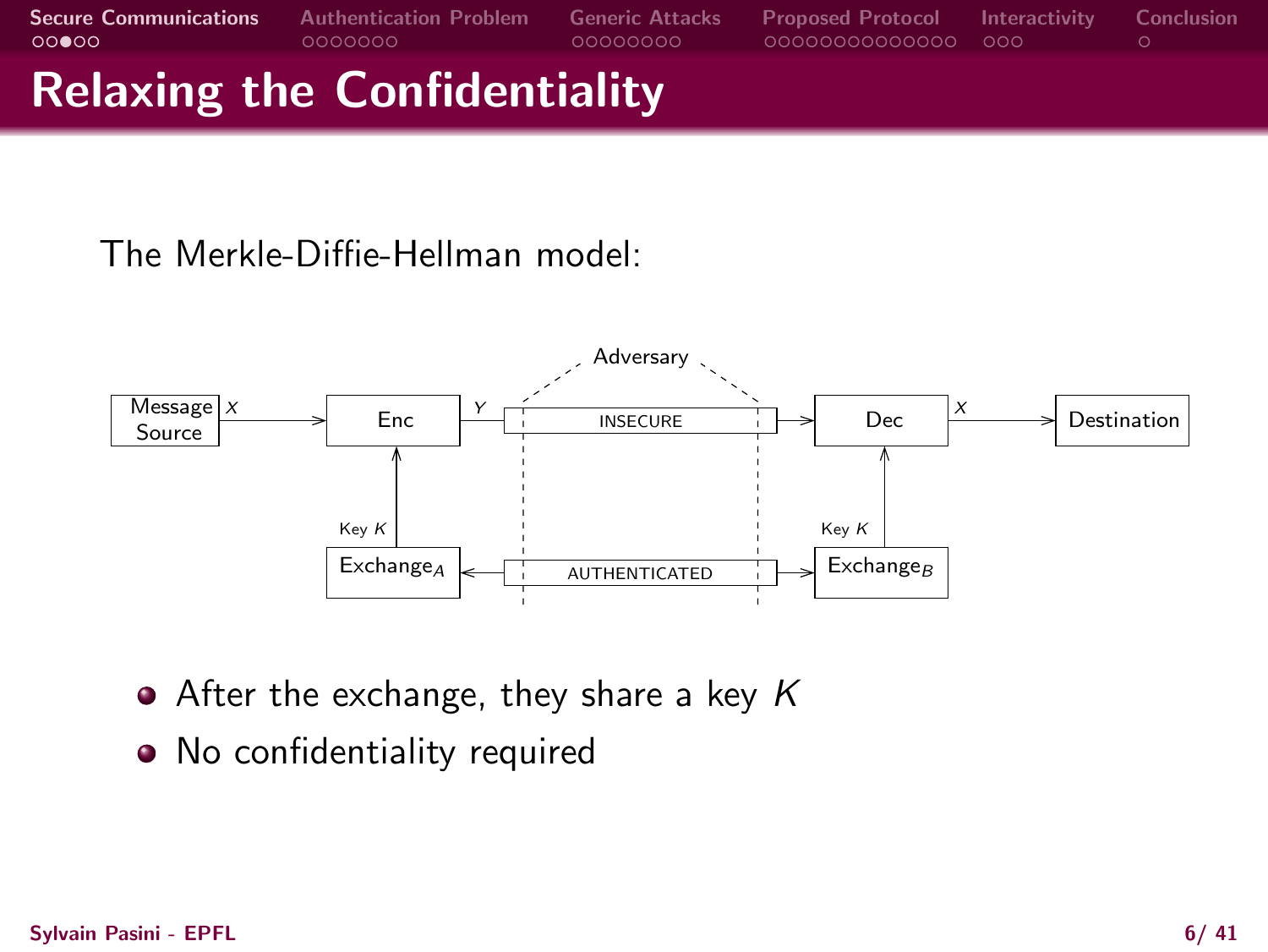### The Diffie-Hellman Protocol



- Based on discrete logarithm (DL) problem Given  $g, x$ , computing  $X \leftarrow g^x$  is easy Given  $g, X$ , computing  $x \leftarrow \log_{g} X$  is hard
- Vulnerable to man-in-the-middle (MITM) attacks Requires message authentication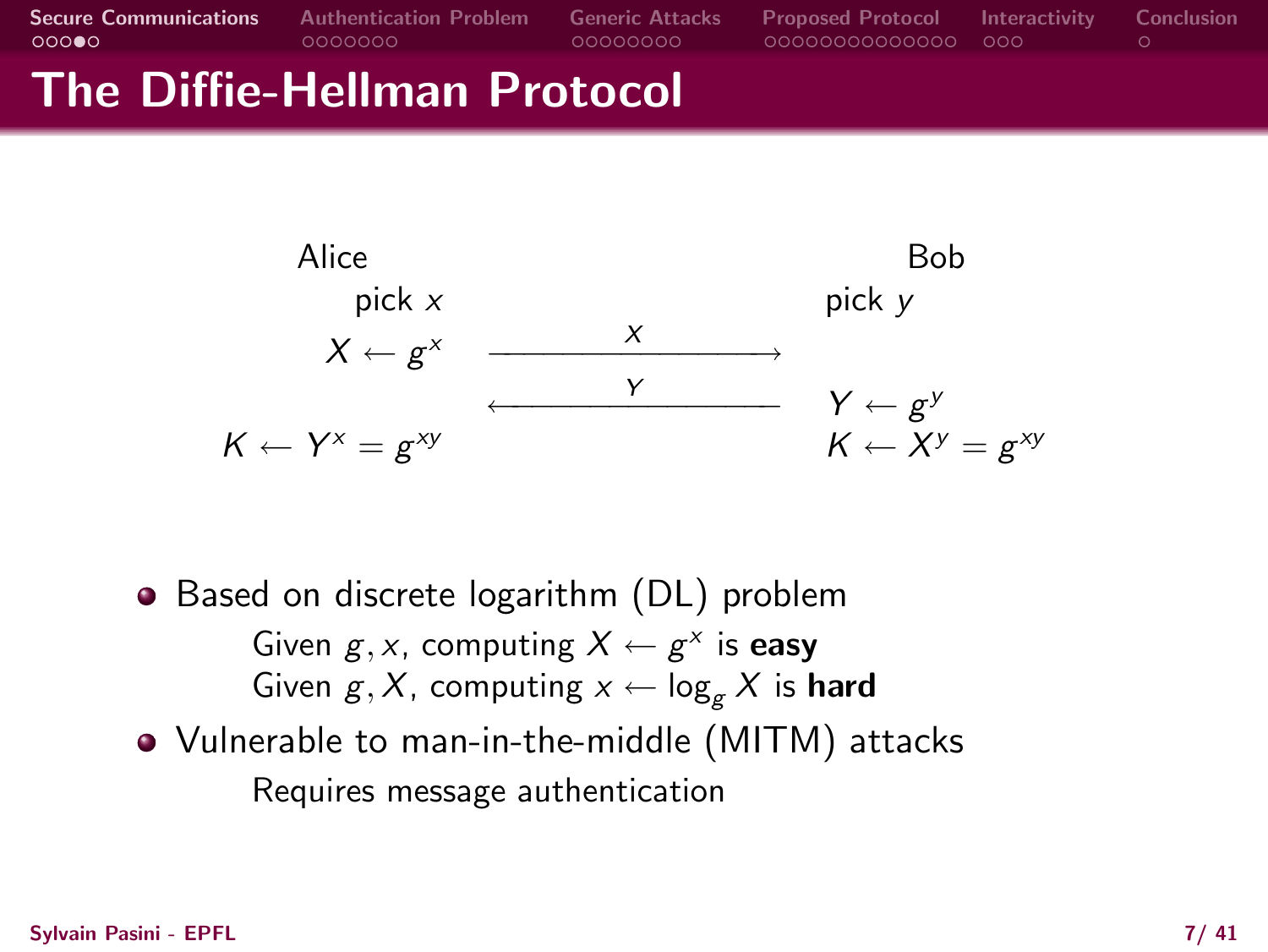# Public-Key Cryptography

The semi-authenticated key transfer:



- We no longer need confidentiality
- An authenticated channel is enough:
	- Telephone can be used: cheaper than encounter
- Note: a public key is long (e.g. 1024 bits for RSA)

#### Sylvain Pasini - EPFL 8/ 41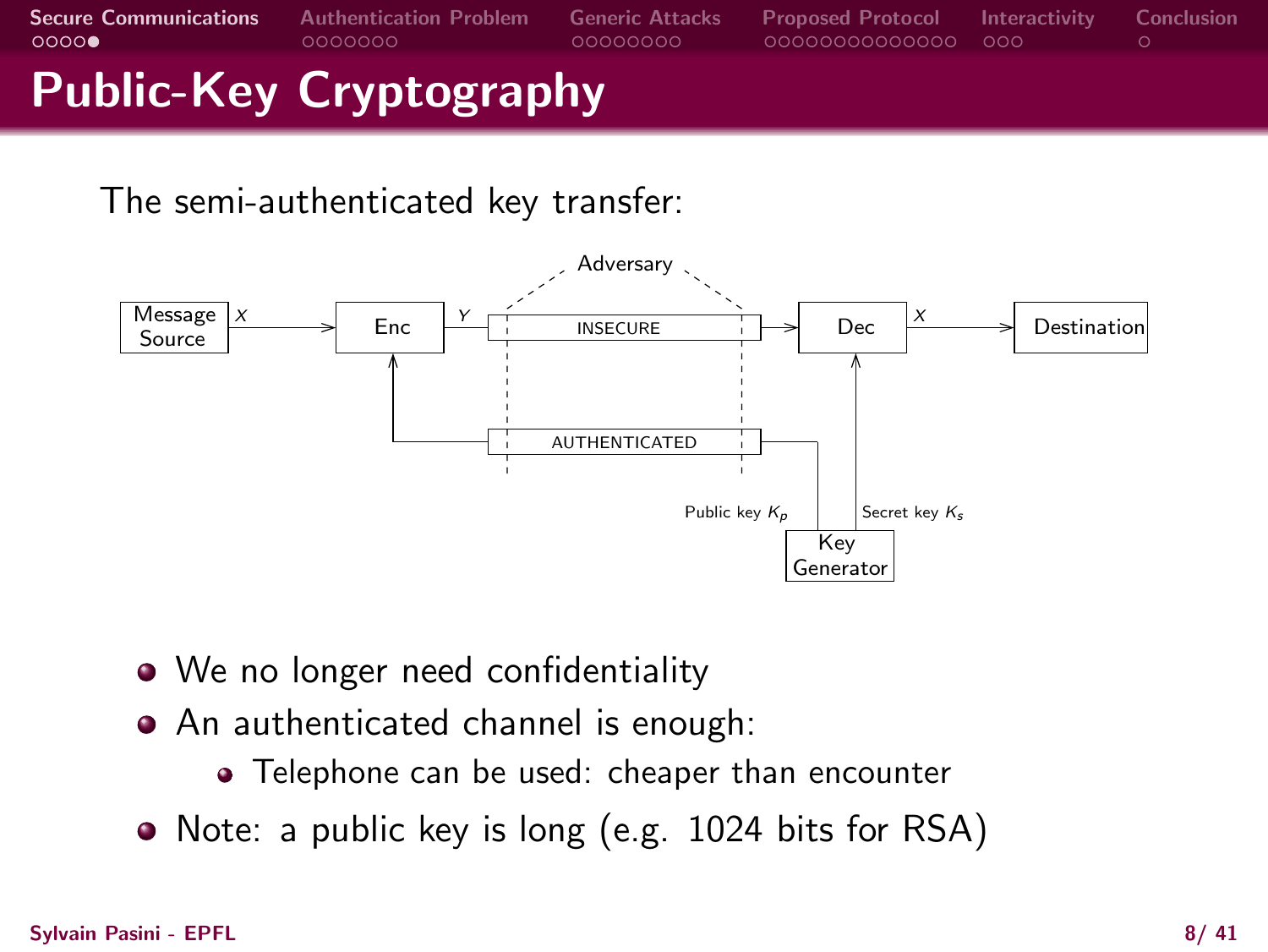| - QOOOO                      | $\bullet$ $000000$<br>Authontication Drohlom | -00000000 | -000000000000000 - 000 -                                   |  |
|------------------------------|----------------------------------------------|-----------|------------------------------------------------------------|--|
| <b>Secure Communications</b> | <b>Authentication Problem</b>                |           | Generic Attacks Proposed Protocol Interactivity Conclusion |  |

# Authentication Problem

In a nutshell:

- Setup a secure communication
	- $\rightarrow$  Exchange and authenticate a public key
- Exchange by phone is tedious (1024 bits)
- Objective: reduce the amount of authenticated data  $\rightarrow$  use message authentication protocols

Different authentication ways:

- Biometrics-based (e.g. voice)
- Distance bounding
- <span id="page-8-0"></span>o Others?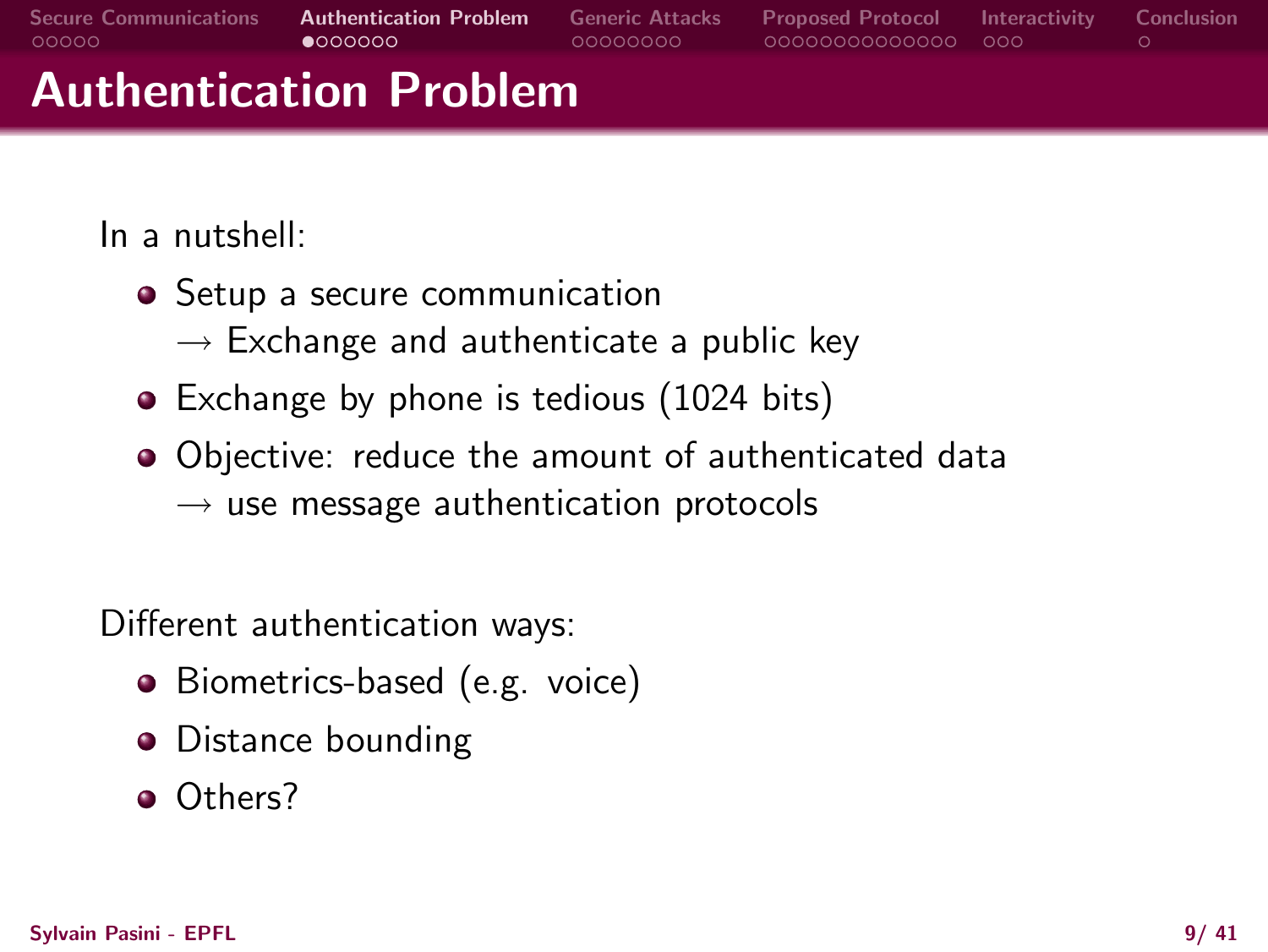| <b>Secure Communications</b><br>- QOOOO | <b>Authentication Problem</b><br>റ●റററററ | <b>Generic Attacks</b><br>- 00000000 | <b>Proposed Protocol Interactivity Conclusion</b><br>00000000000000 000 |  |
|-----------------------------------------|------------------------------------------|--------------------------------------|-------------------------------------------------------------------------|--|
|                                         | <b>Authenticated Channel</b>             |                                      |                                                                         |  |

Channels model:



Extra authenticated channel:

The recipient is insured on the message source Weak: adversary can read, replay, delay, remove (not modify) Stronger: offers additional properties

Example from Balfanz et al. (in SSH and GPG):



Sylvain Pasini - EPFL 10/ 41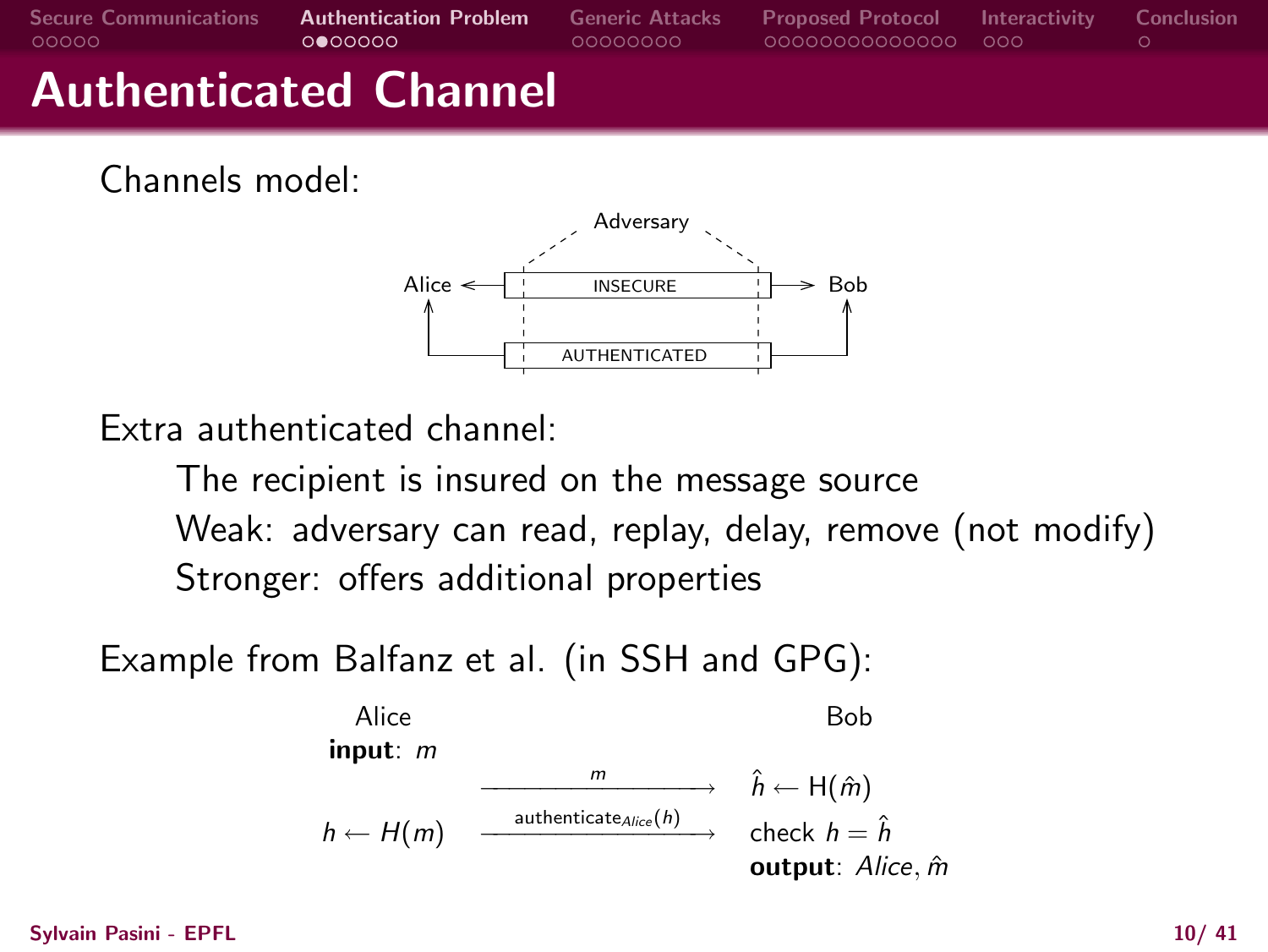# An Interactive Biometrics-based Protocol

Wu-Boa-Deng(2005) proposed the following

| Alice                                                                                          |                                 | Bob                                                                        |
|------------------------------------------------------------------------------------------------|---------------------------------|----------------------------------------------------------------------------|
| pick $x \in U$ {0, 1} <sup>k</sup>                                                             |                                 | pick $y \in U$ {0, 1} <sup>k</sup>                                         |
| $X \leftarrow \varrho^{X}$                                                                     |                                 | $Y \leftarrow \varrho^{y}$                                                 |
| $K_A \leftarrow h(X)$                                                                          |                                 | $K_B \leftarrow h(Y)$                                                      |
| $C_A \leftarrow record()$                                                                      |                                 |                                                                            |
| $E_{C_A} \leftarrow \text{Enc}_{K_A}(C_A)$                                                     | $E_{C_A}$                       | $C_B \leftarrow record()$                                                  |
|                                                                                                | $\varepsilon_{\mathcal{C}_{B}}$ | $E_{\mathcal{C}_B} \leftarrow \mathsf{Enc}_{\mathcal{K}_B}(\mathcal{C}_B)$ |
| start(c/k1)                                                                                    | X                               | deduce $\hat{K}_A$ , $K_{BA}$ , $\hat{C}_A$                                |
|                                                                                                |                                 | check identity( $\hat{C}_A$ )                                              |
|                                                                                                |                                 | $R_B \leftarrow record()$                                                  |
| $t_a \leftarrow \text{stop}(\text{clk1})$                                                      | $E_{R_B}$   Y                   | $E_{R_B, K_{BA}} \leftarrow$ Enc $K_{BA}(R_B)$                             |
| deduce $\hat{\mathcal{K}}_{B}, \mathcal{K}_{AB}, \hat{\mathcal{C}}_{B}, \hat{\mathcal{R}}_{B}$ |                                 |                                                                            |
| check $t_a$ , $C_B$ , $R_B$                                                                    |                                 |                                                                            |
| output: $Bob, K_{AB}$                                                                          |                                 | output: $K_{BA}$                                                           |
|                                                                                                |                                 |                                                                            |

• Duration of records must be at least T

$$
\bullet \ \ t_a = |C_A| + |R_B| + \delta \geq 2T + \delta
$$

Sylvain Pasini - EPFL 11/ 41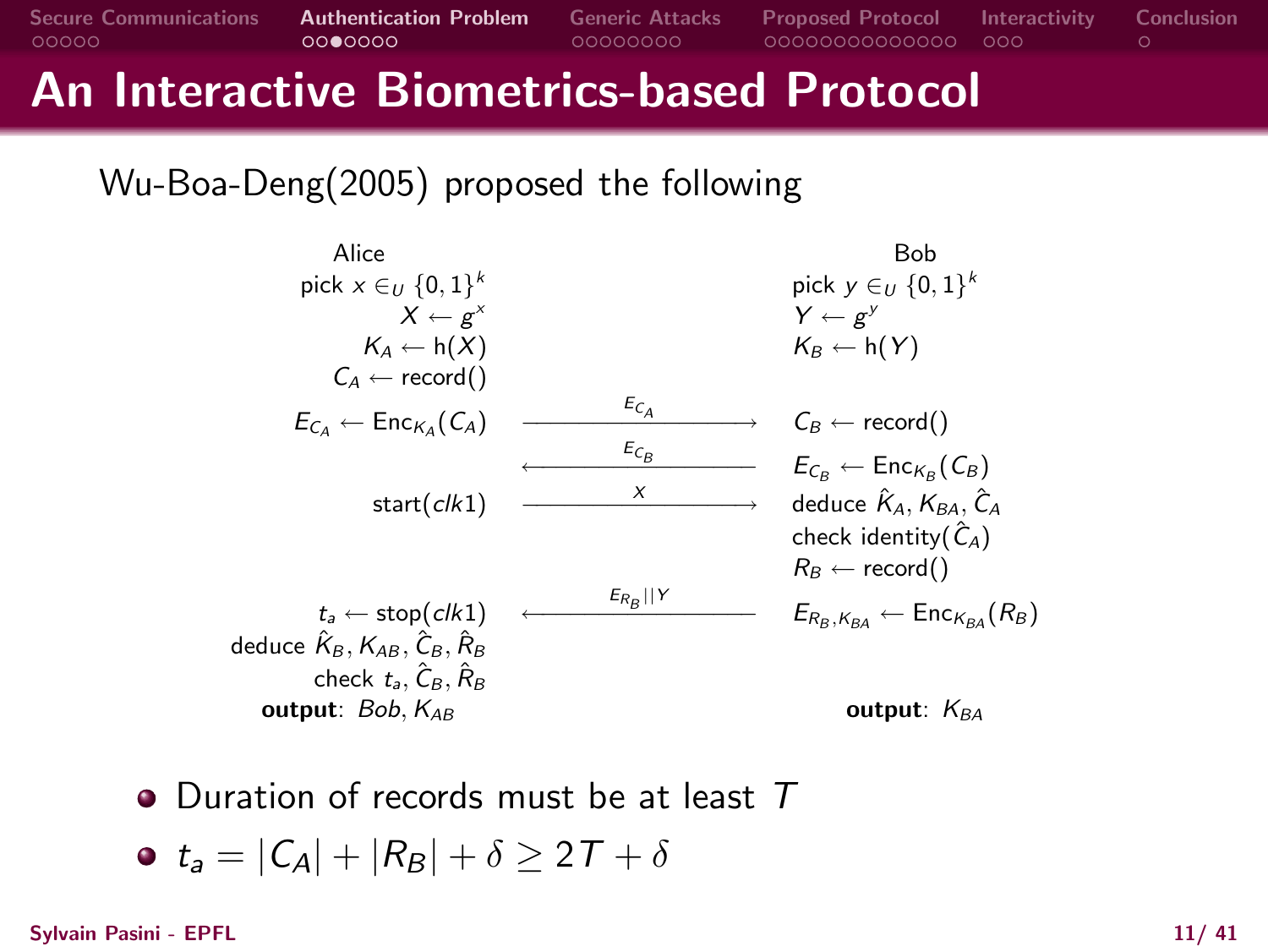| <b>Secure Communications</b><br>- റററററ | <b>Authentication Problem</b> Generic Attacks<br>റററ⊜റററ | - 00000000 | <b>Proposed Protocol Interactivity Conclusion</b><br>-000000000000000 - 000 |  |
|-----------------------------------------|----------------------------------------------------------|------------|-----------------------------------------------------------------------------|--|
| Why a timer?                            |                                                          |            |                                                                             |  |

#### The timer helps to detect man-in-the-middle attacks

Alice Adversary Bob  $K_A$  K<sub>Z</sub> K<sub>B</sub>  $\xrightarrow{E_{C_A}}$  $\overline{\hat{E}_{\mathcal{C}_{B}}}$   $\hat{E}_{\mathcal{C}_{B}}$   $\leftarrow$   $\textsf{Enc}_{\mathcal{K}_{Z}}(\mathcal{C}_{B}^{\textit{old}})$  ${\sf start}(c {\sf l} k {\sf 1}) \quad \xrightarrow{\quad \ \ } \quad C_A \leftarrow {\sf Dec}_{K_A}(E_{C_A})$  $\hat{E}_{\mathcal{C}_{\mathcal{A}}} \leftarrow \mathsf{Enc}_{\mathcal{K}_{Z}}(\mathcal{C}_{\mathcal{A}}) \quad \xrightarrow{\hat{E}_{\mathcal{C}_{\mathcal{A}}}}$  $\stackrel{E_{C_B}}{\longleftarrow} C_B \leftarrow \text{record}()$  $\frac{z}{z}$  listen(C<sub>A</sub>)  $R_B \leftarrow \text{Dec}_{K_B}(E_{R_B})$   $\leftarrow \text{Rec}_{H_B}(\text{Enc}(\text{C})$  $t_a \leftarrow \mathsf{stop}(ck1) \quad \stackrel{\hat{E}_{R_B}||Z}{\longleftarrow} \quad \hat{E}_{R_B} \leftarrow \mathsf{Enc}_{K_Z}(R_B)$ check  $t_a$ ,  $\hat{C}_B$ ,  $\hat{R}_B$ output:  $Bob, K_{AZ}$  output: K<sub>BZ</sub>

$$
\bullet \ \ t_a = |C_B| + |C_A| + |R_B| + \delta \geq 3T + \delta
$$

Sylvain Pasini - EPFL 12/ 41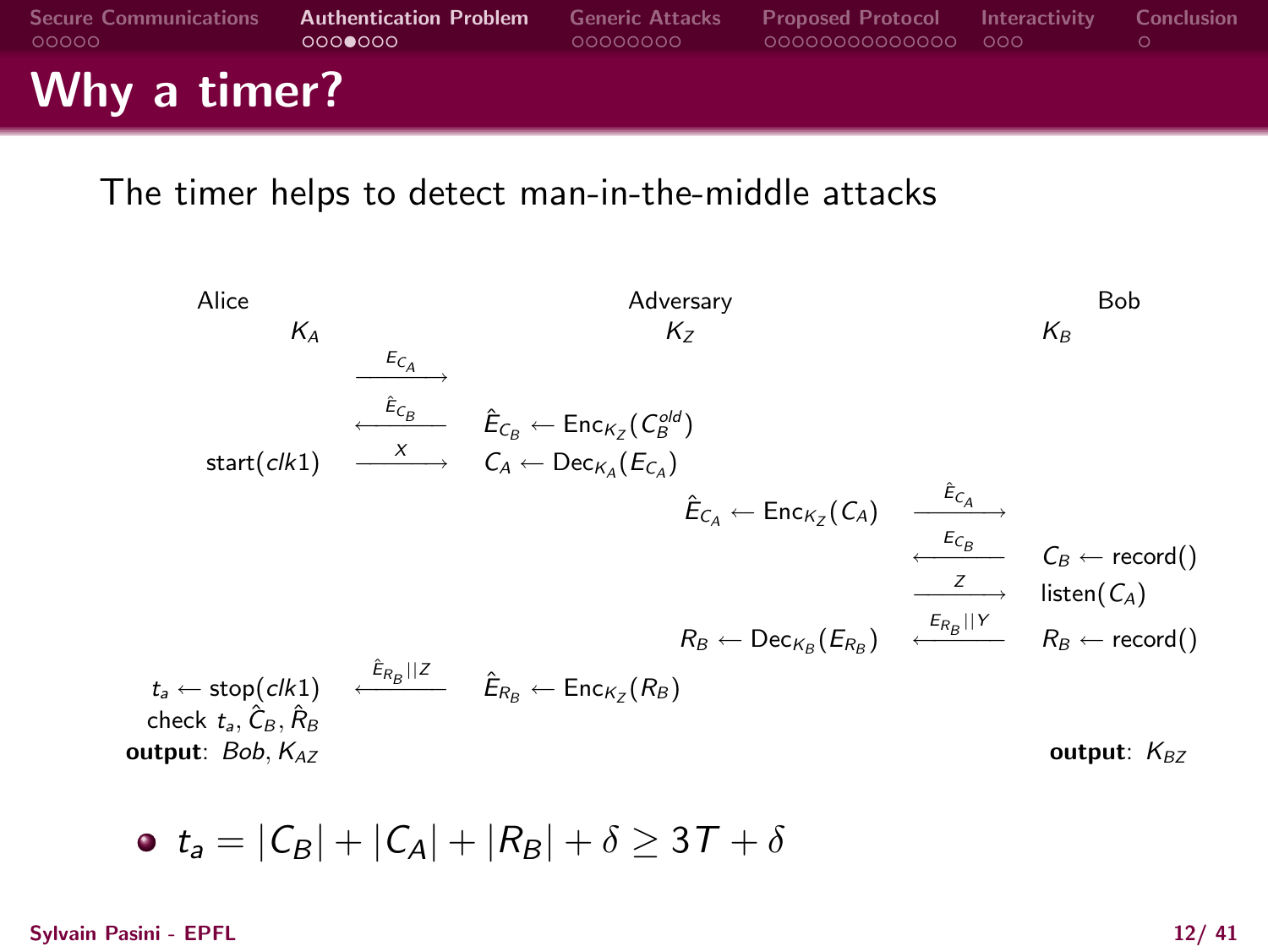### Distance Bounding-based

Beth-Desmedt idea (1990), formalized by Brands-Chaum (1993):

- Successive 1-bit challenge-response
- Measure the round trip time (RTT)
- Deduce the maximal distance
- **•** Hypothesis: computation time negligible

 $\mathcal P$   $\mathcal V$  $\forall i \in 1..k \; \beta_i \in_R \{0,1\}$   $\forall i \in 1..k \; \alpha_i \in_R \{0,1\}$ Begin of rapid exchange  $\leftarrow$   $\frac{\alpha_l}{\cdots}$ αi  $\overrightarrow{\beta_i}$ End of rapid exchange

Possible attacks:

- Mafia fraud, man-in-the-middle  $(\mathcal{P}' + \mathcal{V}')$
- Adversary sends bits out too soon

Sylvain Pasini - EPFL 13/ 41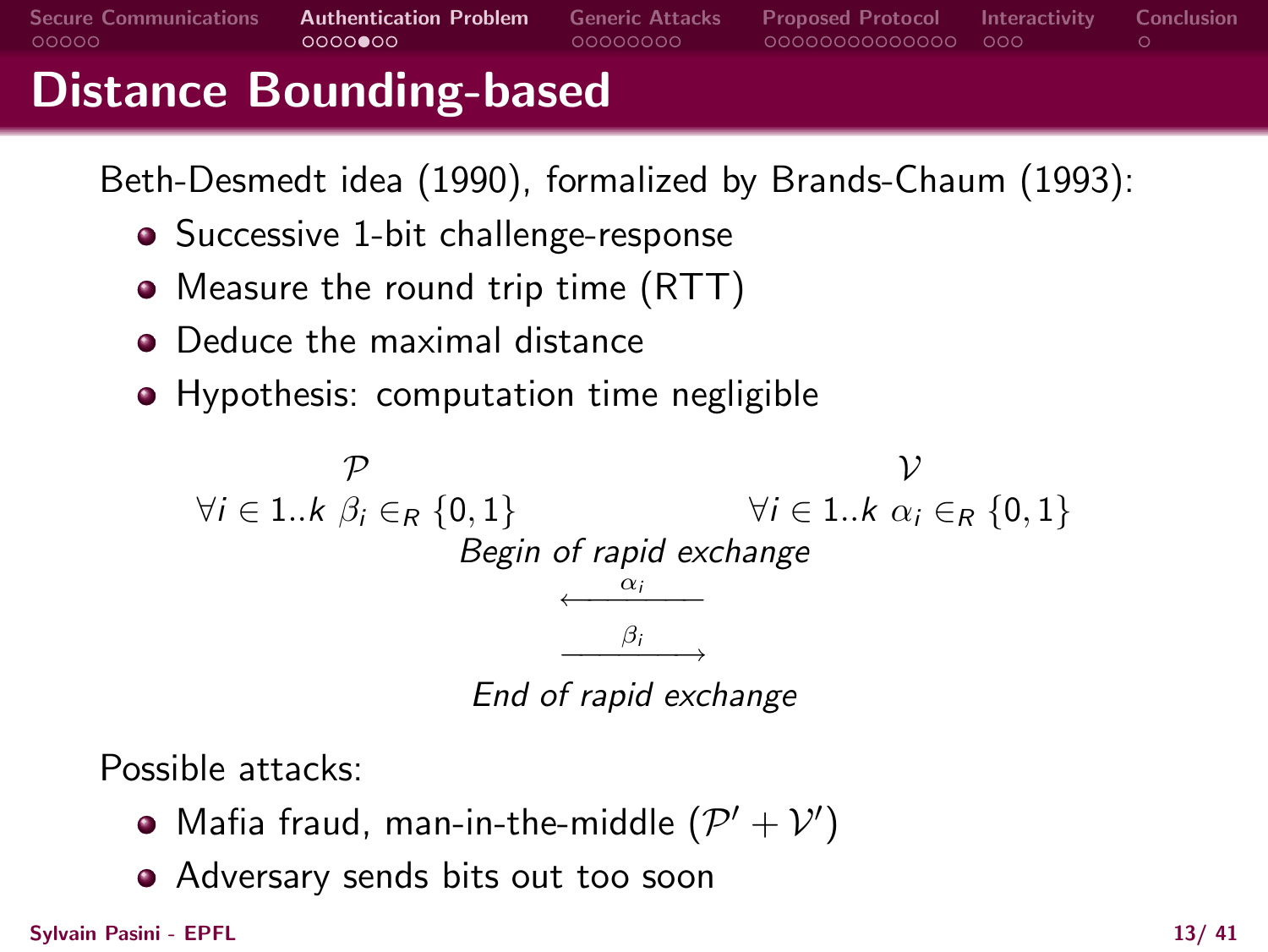# Preventing Both Types of Frauds

- Commit on a message m
- Response depends on the challenge (can not be sent too soon)
- Signature (no mafia fraud)

$$
\varphi
$$
\n
$$
\forall i \in 1..k \ m_i \in_R \{0,1\}
$$
\n
$$
(c,d) \leftarrow \text{commit}(m_1 || \cdots || m_k) \xrightarrow{c} \text{Begin of rapid exchange}
$$
\n
$$
\beta_i \leftarrow \hat{\alpha}_i \oplus m_i \xrightarrow{\beta_i} \hat{m}_i \leftarrow \hat{\beta}_i \oplus \alpha_i
$$
\n
$$
\gamma \leftarrow \alpha_1 ||\beta_1 || \cdots || \alpha_k || \beta_k
$$
\n
$$
\sigma \leftarrow \text{sign}(\gamma) \xrightarrow{d || \sigma} \gamma \leftarrow \alpha_1 ||\hat{\beta}_1 || \cdots || \alpha_k || \hat{\beta}_k
$$
\n
$$
\text{check } (c,d) = \text{commit}(\hat{m}_1 || \cdots || \hat{m}_k)
$$
\n
$$
\text{check signature } \hat{\sigma}
$$

• Signature  $\rightarrow$  prior exchanged key?

Sylvain Pasini - EPFL 14/ 41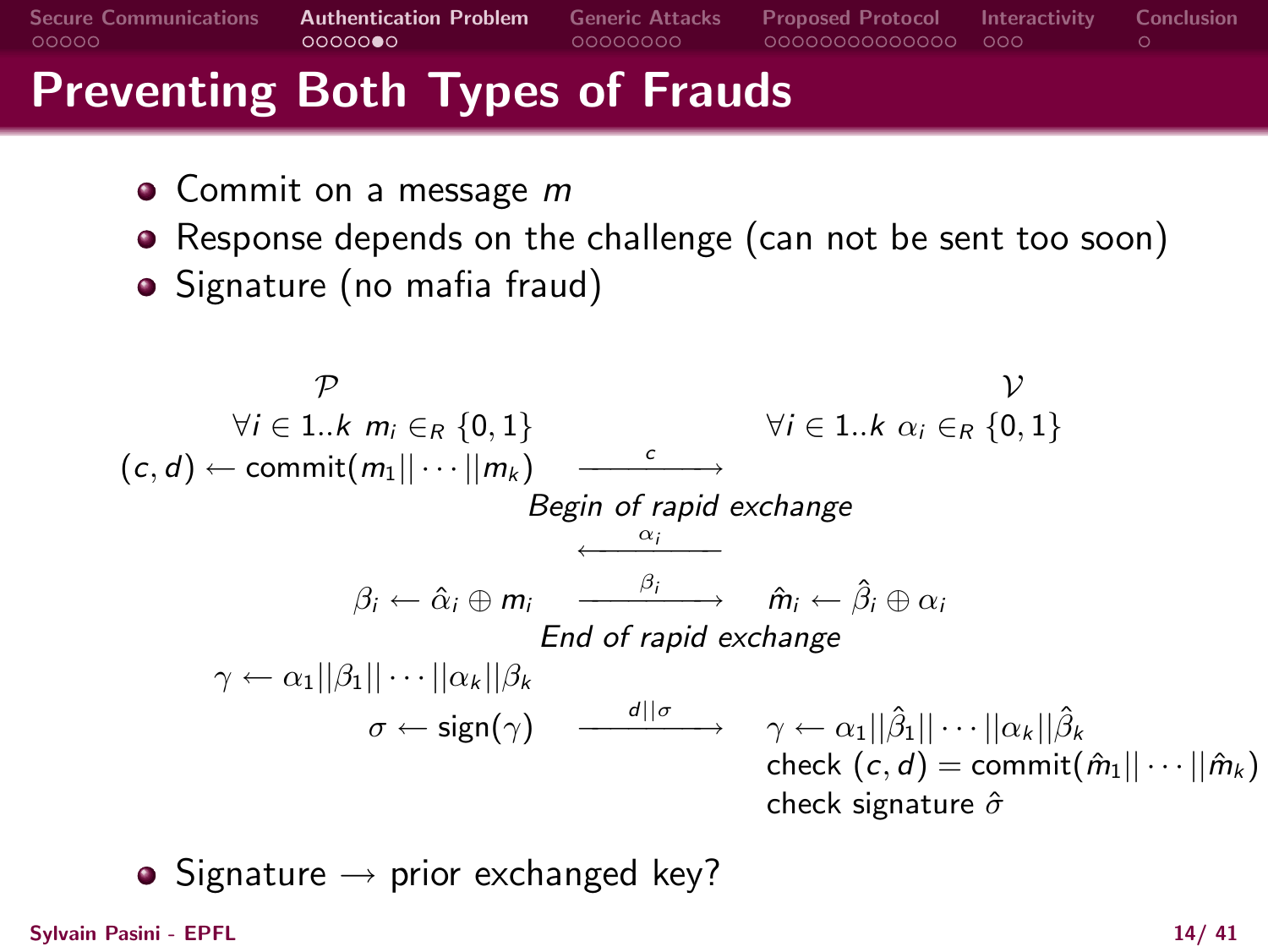[Secure Communications](#page-3-0) [Authentication Problem](#page-8-0) [Generic Attacks](#page-15-0) [Proposed Protocol](#page-23-0) [Interactivity](#page-37-0) [Conclusion](#page-40-0) A Key Agreement Protocol

Cagalj-Capkun-Hubaux idea (2005):

- Based on the Brands-Chaum distance bounding
- Uses Diffie-Hellman values
- Authentication

without signature by checking Integrity area (done by the user)

• Integrity area is considered as an authenticated channel MITM attack prevented

Distance bounding applications:

- Device pairing, RFID (close)
- NOT worldwide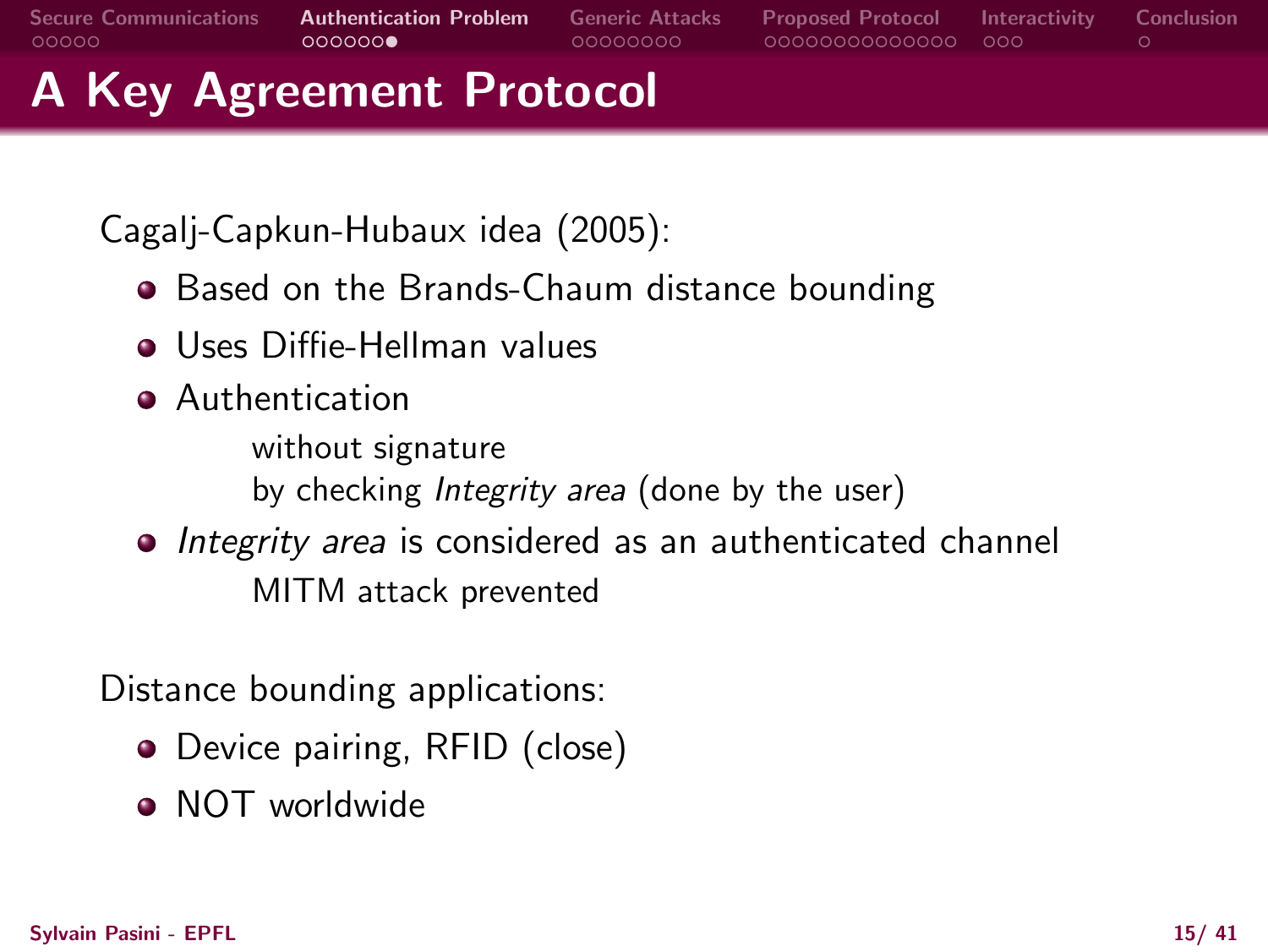| <b>Secure Communications</b><br>LOOOOO | <b>Authentication Problem</b><br>.0000000 | <b>Generic Attacks</b><br>$\bullet$ 0000000 | <b>Proposed Protocol Interactivity</b><br>00000000000000 000 | – Conclusion |
|----------------------------------------|-------------------------------------------|---------------------------------------------|--------------------------------------------------------------|--------------|
| <b>Generic Attacks</b>                 |                                           |                                             |                                                              |              |

#### Channels model



Consider any authentication protocol using an authenticated channel either interactive or non-interactive

<span id="page-15-0"></span>Let  $k$  be the bit-length of the authenticated string.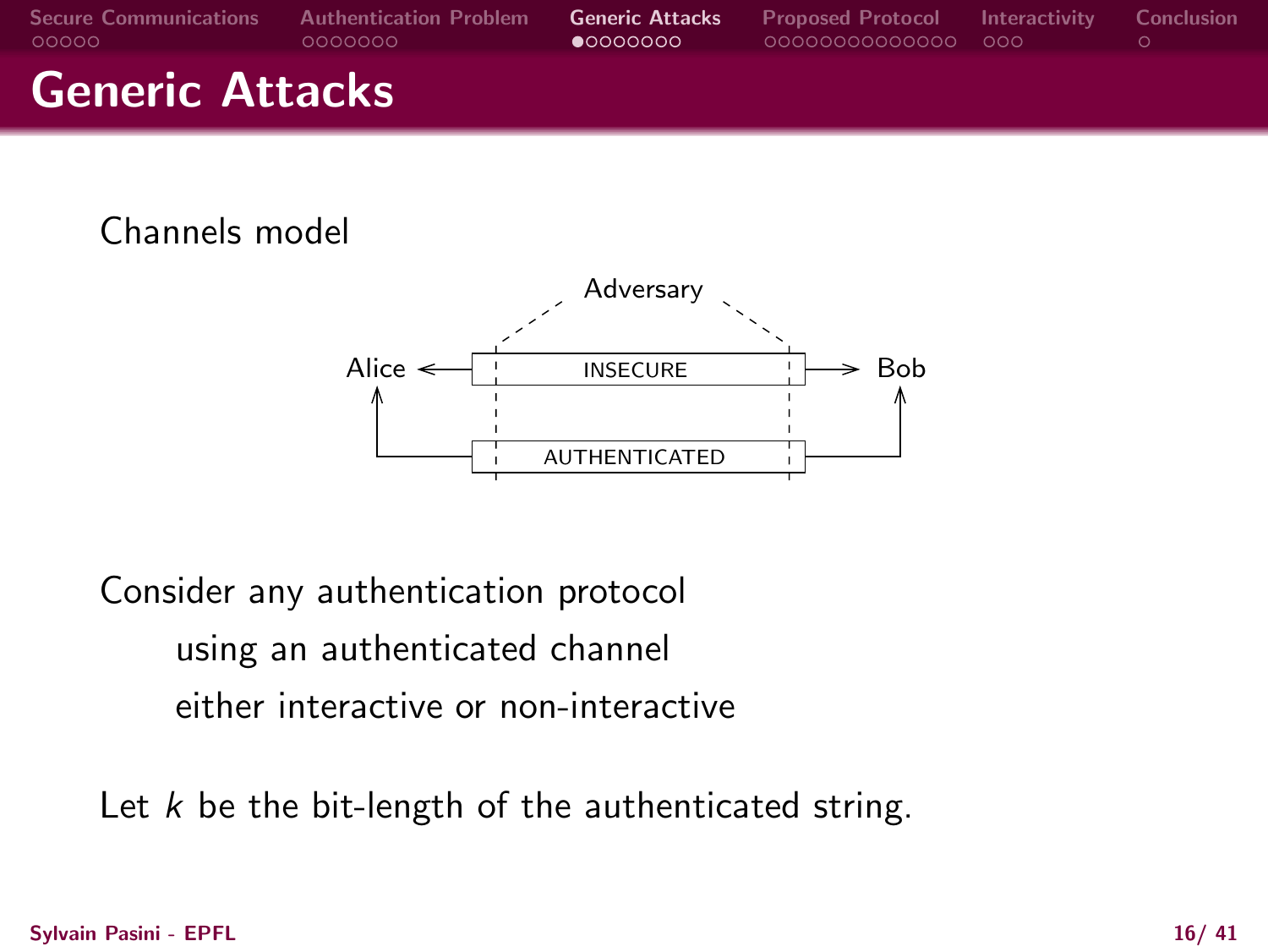[Secure Communications](#page-3-0) [Authentication Problem](#page-8-0) [Generic Attacks](#page-15-0) [Proposed Protocol](#page-23-0) [Interactivity](#page-37-0) [Conclusion](#page-40-0) Generic One-shot Attack

# The following MITM attack works:



Success probability:

$$
Pr[success] \ge Pr[ SAS_m = SAS_{\hat{m}}] - Pr[m = \hat{m}]
$$
  
 
$$
\ge 2^{-k} - 2^{-t}
$$

k: bit-length of the authenticated strings t: bit-length of the message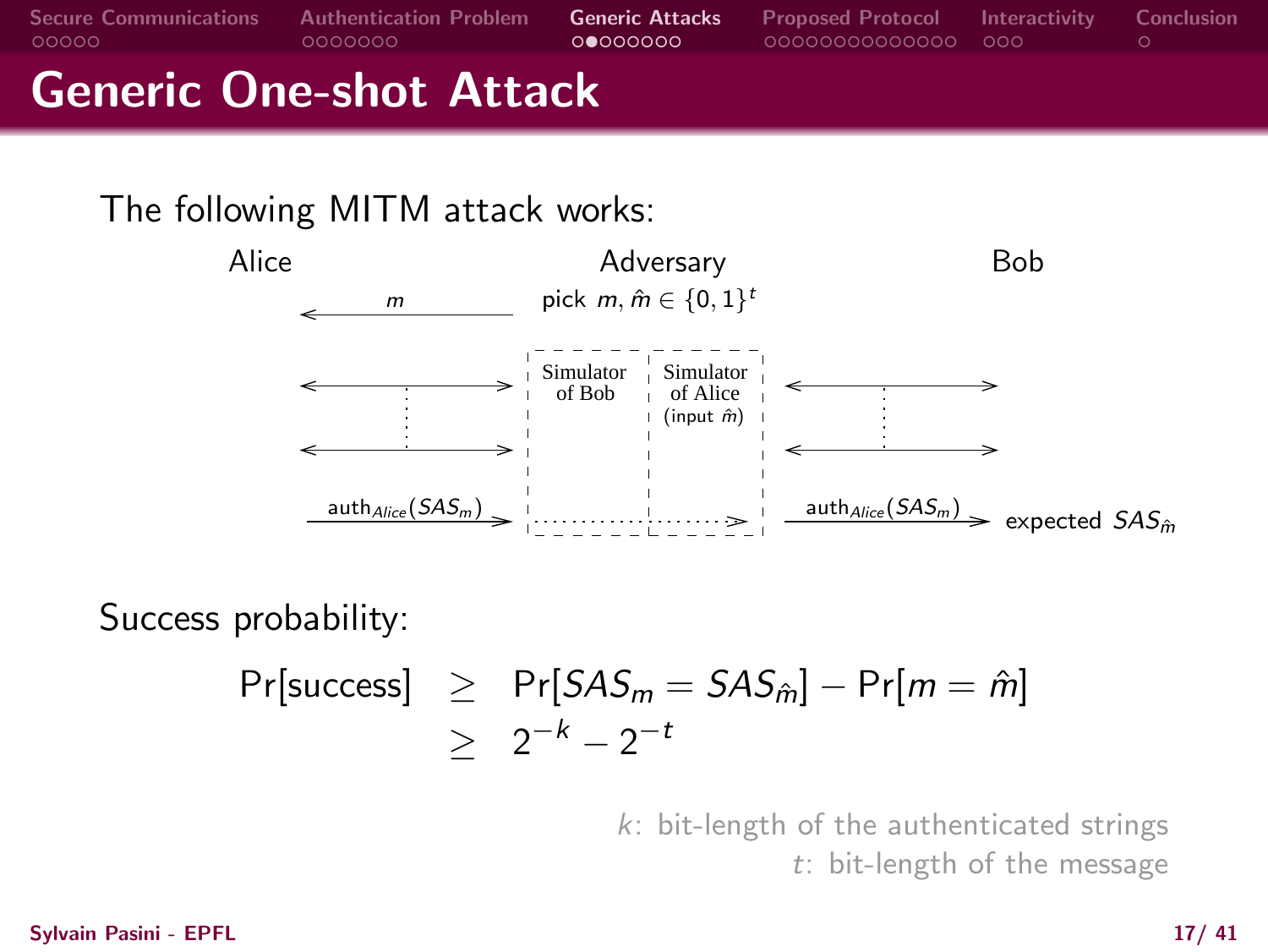[Secure Communications](#page-3-0) [Authentication Problem](#page-8-0) **[Generic Attacks](#page-15-0)** [Proposed Protocol](#page-23-0) [Interactivity](#page-37-0) [Conclusion](#page-40-0)<br>0000000 00000000 00000000 0000000000 000 0

# Generic One-shot Attack

#### Theorem 1

For any message authentication protocol using an authenticated channel, there exists a generic one-shot attack s.t.

 $\Pr[\text{success}] \geq 2^{-k} - 2^{-t}$ 

### There does not exist any protocol s.t  $Pr[success] < 2^{-k}$

Bound reached  $\rightarrow$  the protocol is *optimal*.

k: bit-length of the authenticated string

t: bit-length of the message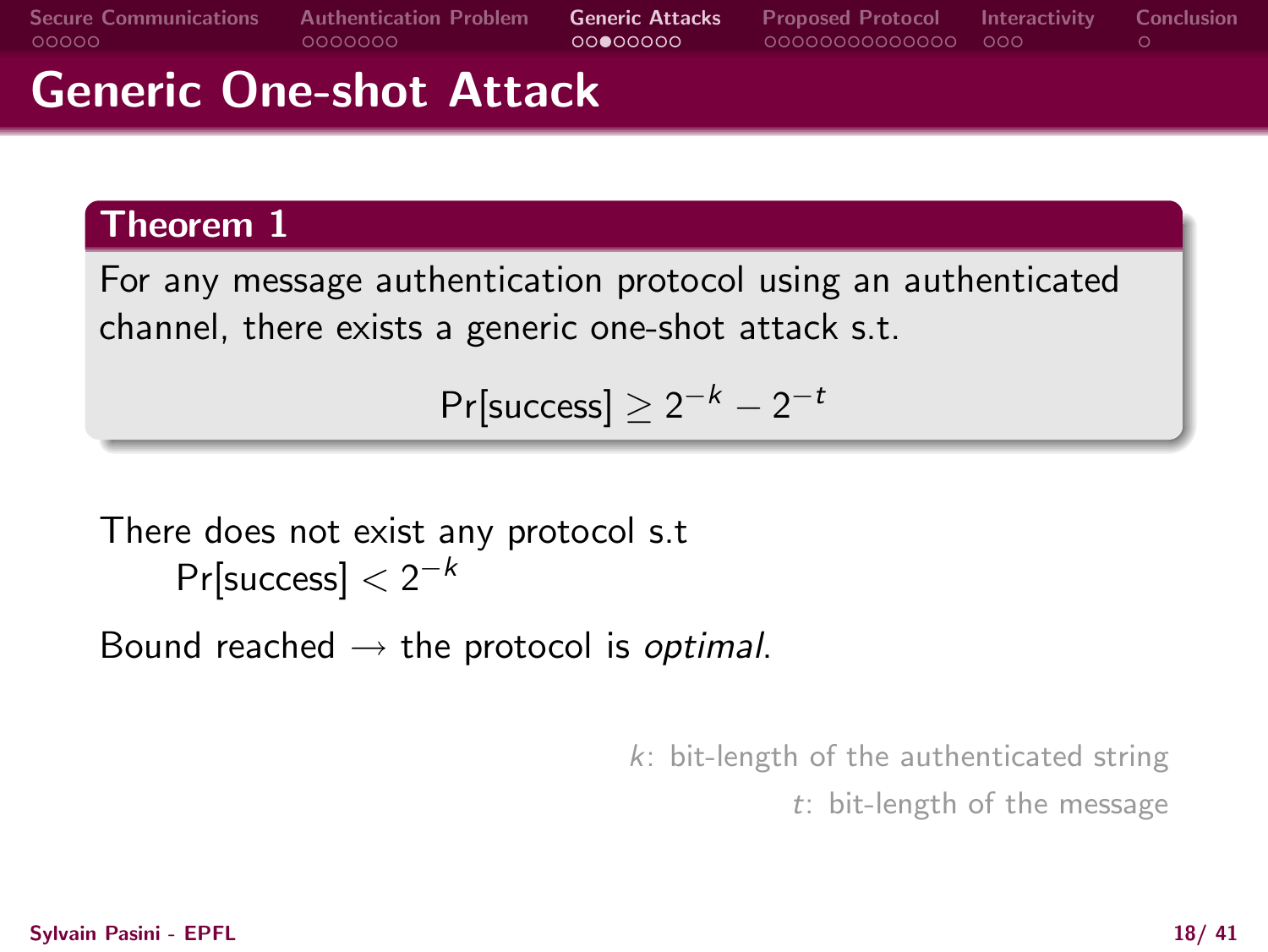[Secure Communications](#page-3-0) [Authentication Problem](#page-8-0) **[Generic Attacks](#page-15-0)** [Proposed Protocol](#page-23-0) [Interactivity](#page-37-0) [Conclusion](#page-40-0)<br>0000000 00000000 00000000 000000000 000 000 Generic Multi-shot Attack

Using several instances:



Notes:

- $\bullet$  Lowest collision probability: when D is uniform
- Weak authentication (delay):  $Q_A Q_B$  compatible pairs

$$
\begin{array}{rcl}\n\Pr[\text{success}] & \geq & \Pr[\exists i, j \text{ s.t. } SAS_i = \widehat{SAS}_j] - \Pr[\exists i, j \text{ s.t. } m_i = \hat{m}_j] \\
& \approx & 1 - e^{-\frac{Q_A Q_B}{2^k}} - Q_A Q_B 2^{-t}\n\end{array}
$$

Sylvain Pasini - EPFL 19/ 41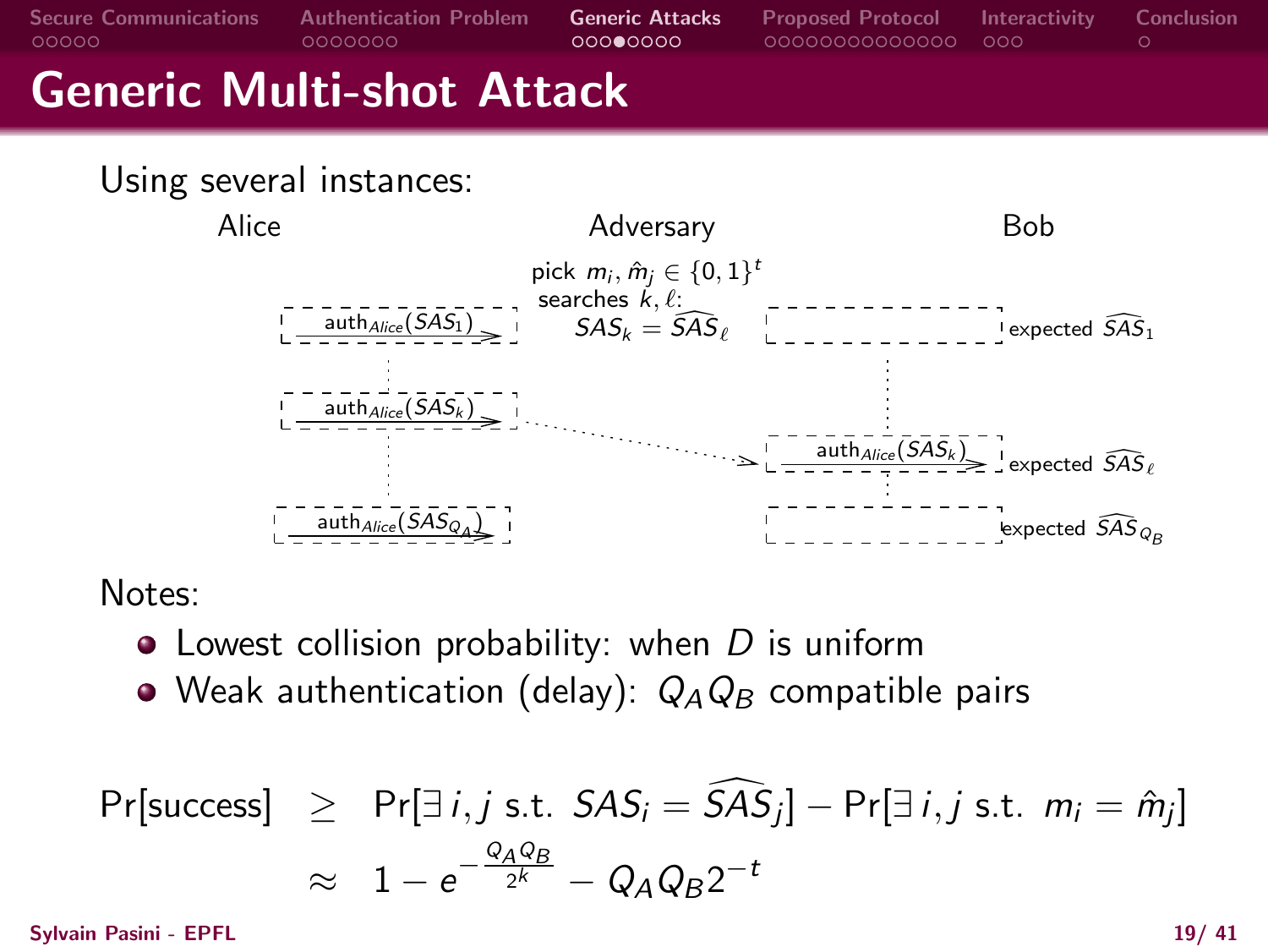# Generic Multi-shot Attack

### Theorem 2

For any message authentication protocol using a weak authenticated channel, there exists a generic attack s.t.

$$
\Pr[\text{success}] \approx 1 - e^{-\frac{Q_A Q_B}{2^k}}.
$$

No protocol can remain secure when  $Q_A Q_B$  is non negligible against  $2^k$ 

Security level reached  $\rightarrow$  the protocol is optimal.

k: bit-length of the authenticated string t: bit-length of the message Q·: number of instances used for Alice or Bob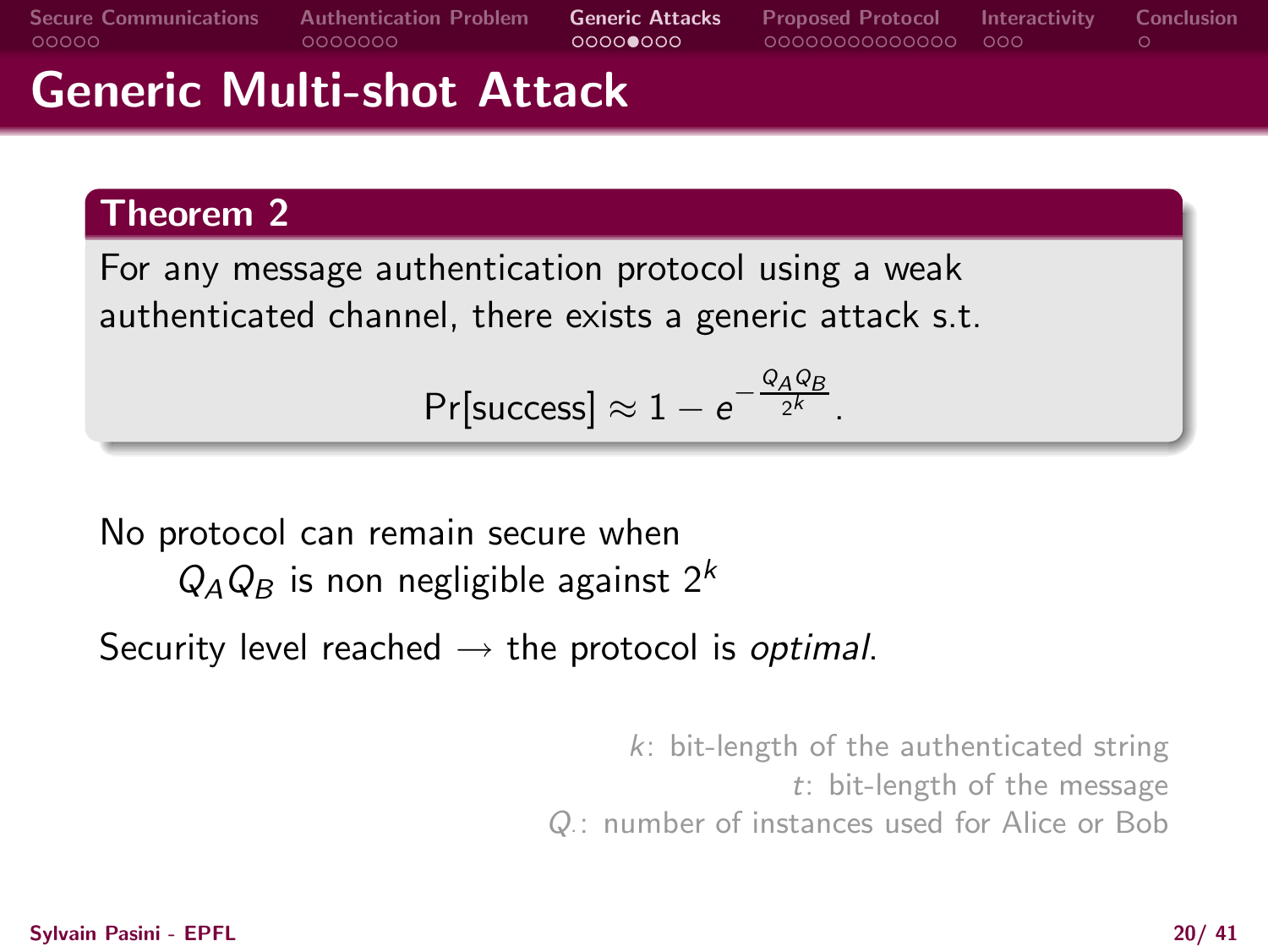[Secure Communications](#page-3-0) [Authentication Problem](#page-8-0) [Generic Attacks](#page-15-0) [Proposed Protocol](#page-23-0) [Interactivity](#page-37-0) [Conclusion](#page-40-0) Generic Attack against NIMAP

Instances of Bob can be simulated.



Success probability:

$$
\Pr[\text{success}] \approx 1 - e^{-\frac{T \cdot Q_A}{2^k}}
$$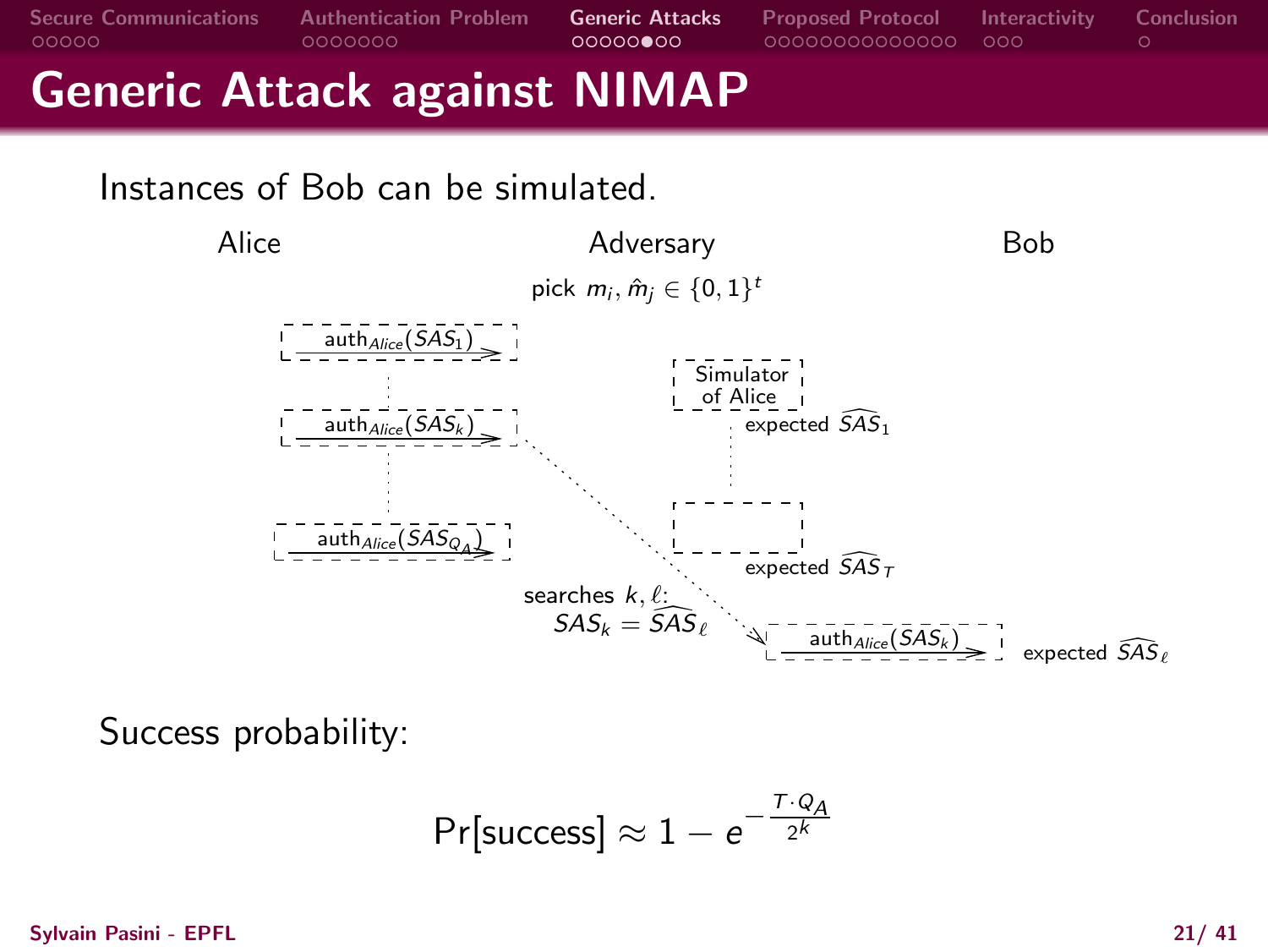# Generic Attack against NIMAP

### Theorem 3

For any NIMAP which uses a weak authenticated channel, there exists a generic attack s.t.

$$
\Pr[\text{success}] \approx 1 - e^{-\frac{T \cdot Q_A}{2^k}}
$$

No protocol can remain secure when

 $T \cdot Q_A$  is non negligible against  $2^k$ 

Security level reached  $\rightarrow$  the protocol is optimal.

k: bit-length of the authenticated string QA: number of instances of Alice  $T$  : time complexity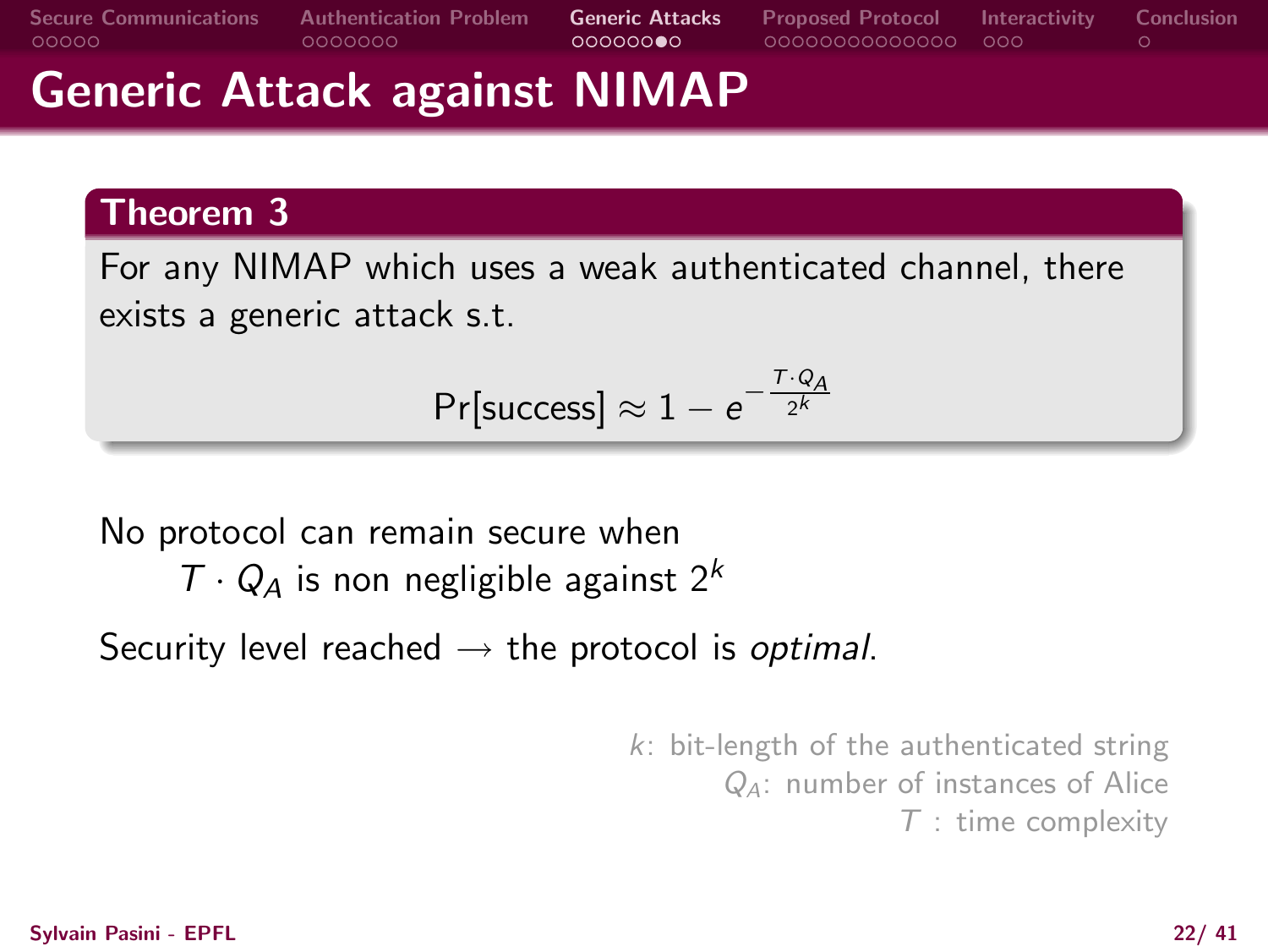[Secure Communications](#page-3-0) [Authentication Problem](#page-8-0) [Generic Attacks](#page-15-0) [Proposed Protocol](#page-23-0) [Interactivity](#page-37-0) [Conclusion](#page-40-0) Generic Attacks Overview

Generic attacks exist:

Theorem 1: one-shot attacks against any MAP which use an authenticated channel with Pr[success]  $=$   $\mathcal{O}\left(\frac{1}{2^{k}}\right)$  $\frac{1}{2^k}$ 

Theorem 2: multi-shot attacks against any MAP which use a weak authenticated channel with Pr[success]  $\approx 1-e^{-\frac{Q_{A}Q_{B}}{2^{k}}}$ 

Theorem 3: multi-shot attacks against any NIMAP which use a weak authenticated channel with Pr[success]  $\approx 1 - e^{-\frac{T \cdot Q_{\cal A}}{2^k}}$ 

> k: bit-length of the authenticated string Q: number of instance used of Alice or Bob T: offline complexity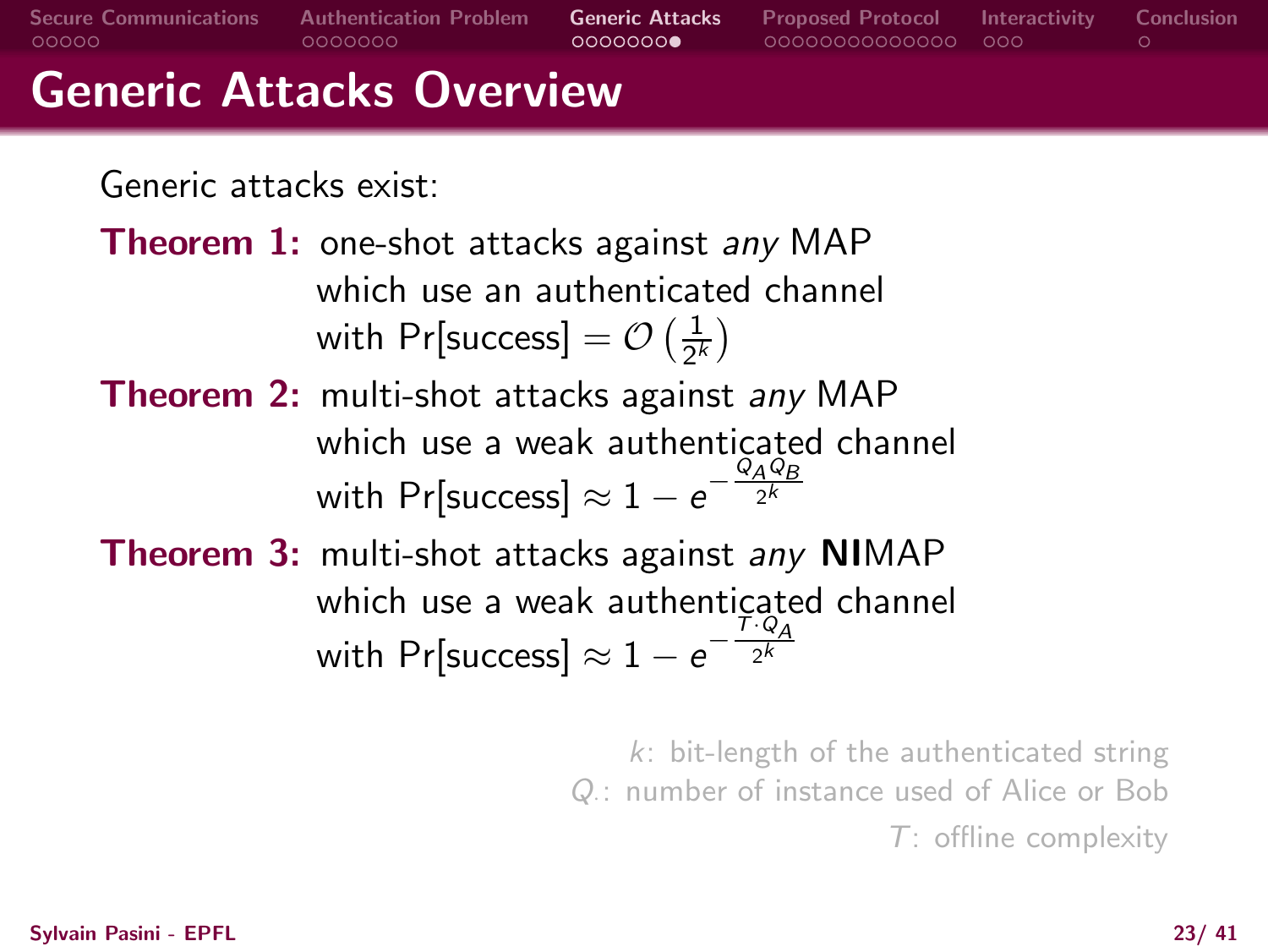

# Security Analysis of the Usual Protocol

- Formalized by Balfanz et al.
- Used in SSH, GPG, ...
- Based on a collision-resistant hash function



- Authenticated values are foreseeable given  $m$ , i.e.  $H(m)$
- <span id="page-23-0"></span>• Vulnerable to collision attacks:
	- $\rightarrow$  collision resistance requires 160 bits
	- $\rightarrow$  attack complexity  $\mathcal{O}(2^{80})$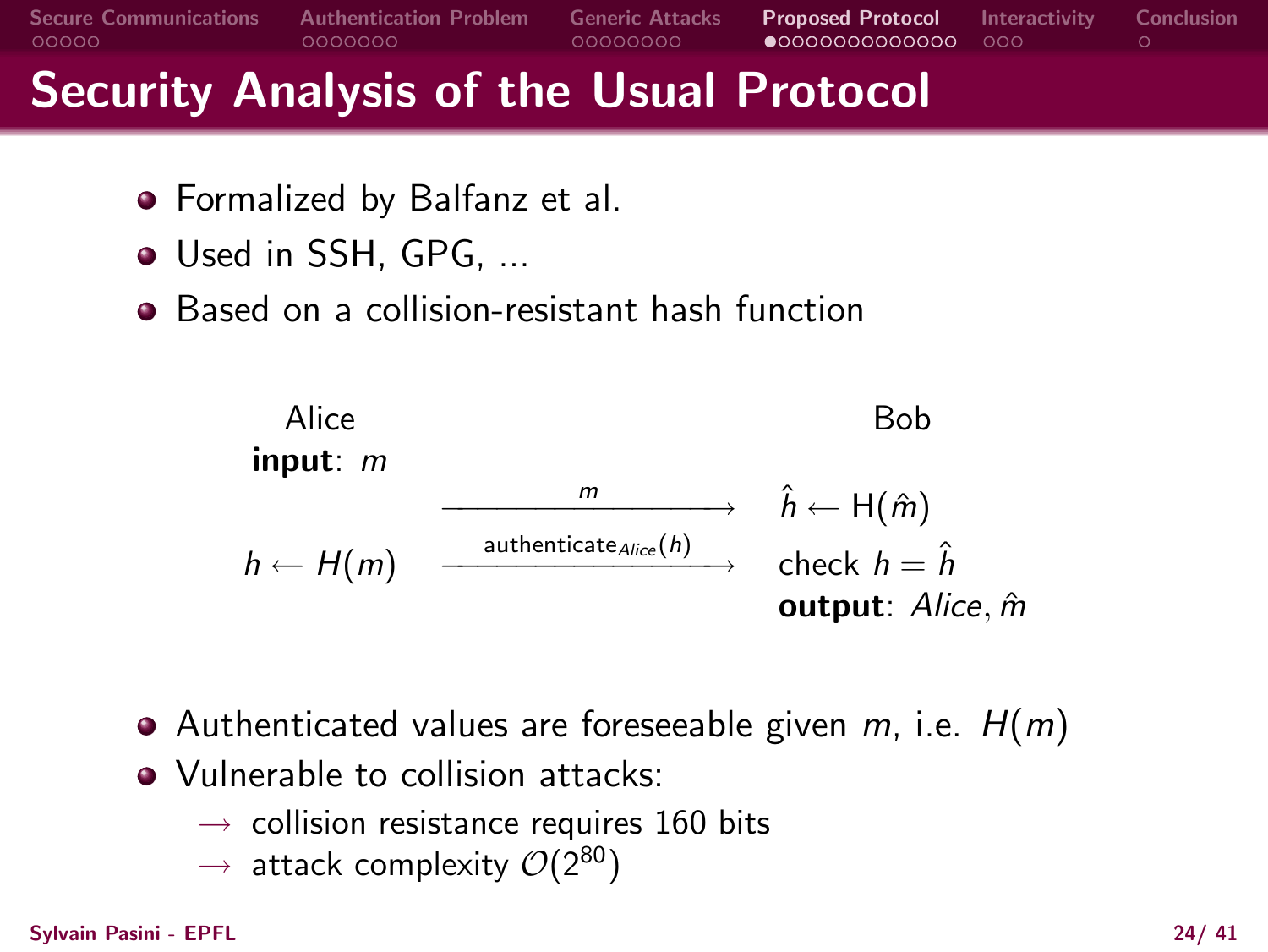# Proposed Protocol: Idea

### The proposed idea

Avoid being able to predict the authenticated message

### Our protocol is based on

- a commitment scheme
- a hash function

Given an input message m:

- **1** use a commitment scheme (not deterministic)
- **2** reveal commit and decommit values:  $(c, d)$ 
	- **a** given  $(c, d)$ , everyone can recover m (deterministic)
- **3** authenticate the hash of c
	- c is not foreseeable, thus  $H(c)$  neither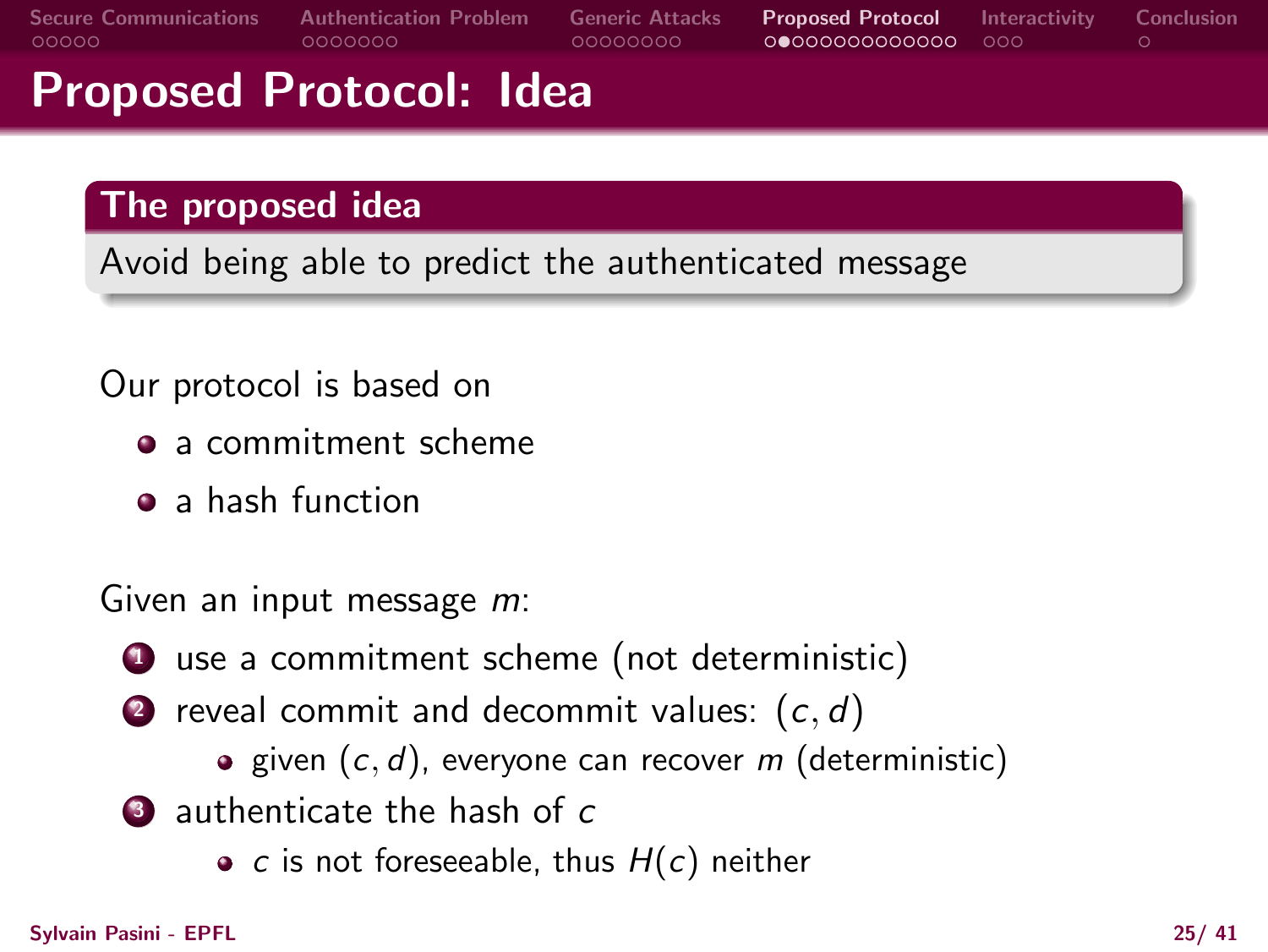# Commitment Schemes

- A commitment is like a locked combination safe:
	- When Alice wants to commit on a message m: she places  $m$  inside the safe and closes it.
	- $\bullet$  The safe is the commit object  $c$ : it can be given to Bob.
	- $\bullet$  When Alice wants to reveal m: gives the combination d.





Must be hiding:

 $m$  cannot be known before  $c$  is opened



Must be binding:

 $m$  cannot be modified after  $c$  is closed

Sylvain Pasini - EPFL 26/ 41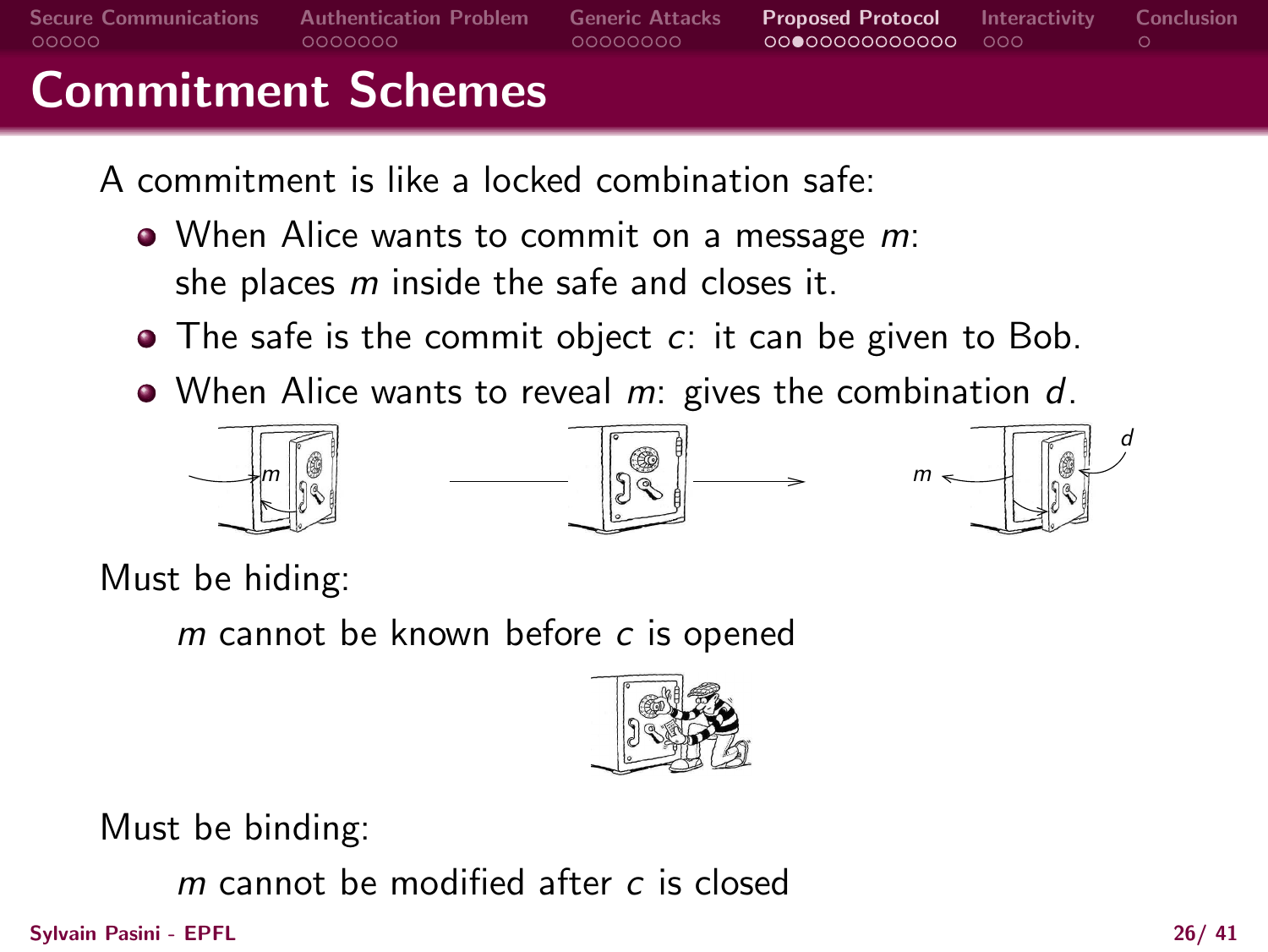Commitment Schemes, More Formally

There are two algorithms:

- $\bullet$   $(c, d) \leftarrow$  commit $(m)$
- $\bullet$  m  $\leftarrow$  open(c, d)

Keyed commitment schemes have a third algorithm:

 $\bullet$   $(K_n, K_s) \leftarrow$  setup() can be in the CRS model

Completeness property:

for any  $(K_p, K_s)$ , any m, and any  $(c, d) \leftarrow \text{commit}(m)$ , we have  $m =$  open(c, d)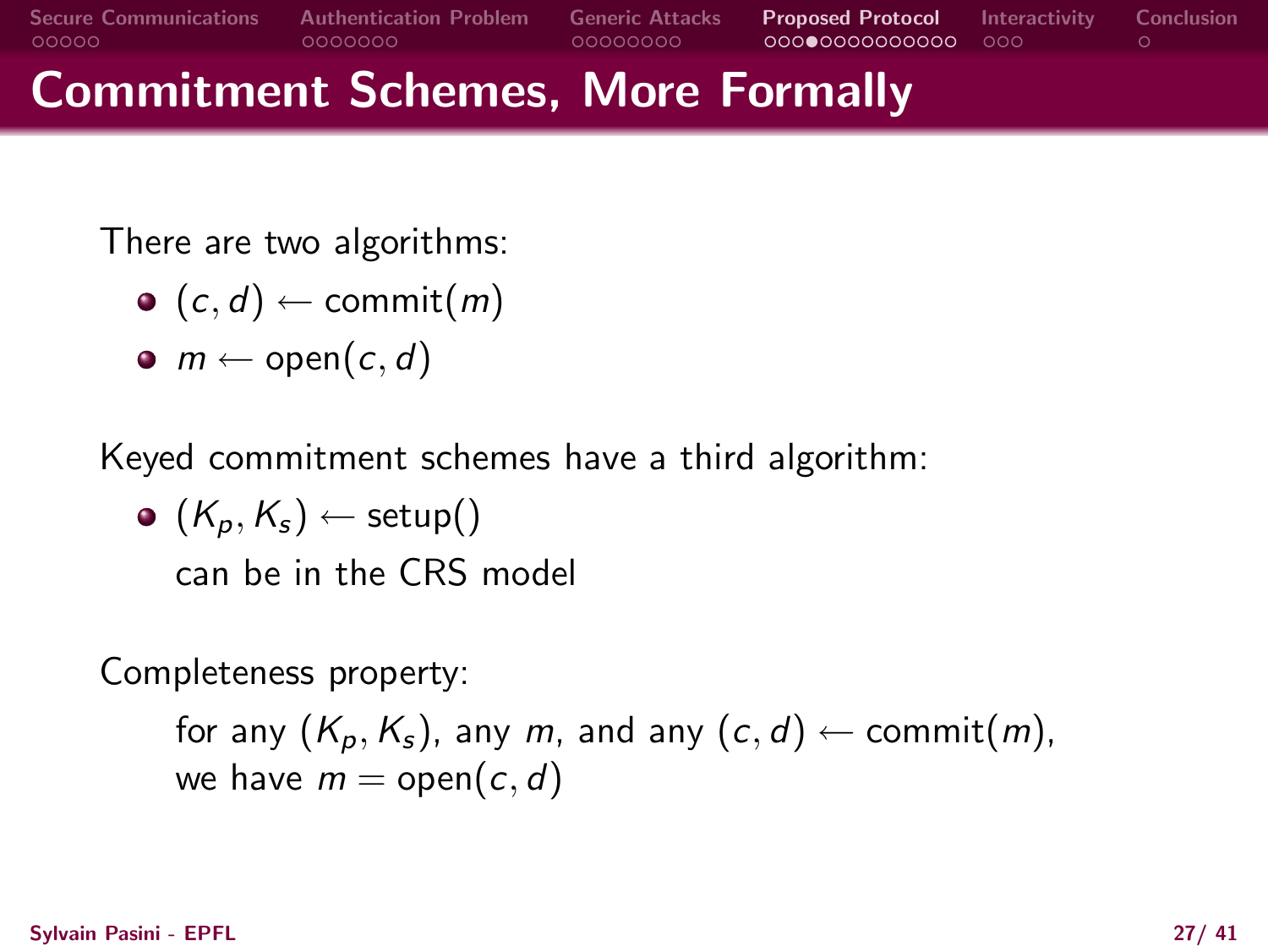# Commitment Schemes, Binding Property

Binding property:

for any  $(K_p, K_s)$ , any m, and any  $(c, d) \leftarrow$  commit $(m)$ , it is impossible to find  $d'$  s.t.  $m' \neq m$ where  $m' \leftarrow \mathsf{open}(c, d')$ 

- A commitment scheme is  $(T, \epsilon)$ -binding if
- a T-adversary wins the following game with Pr[success]  $\leq \epsilon$ .

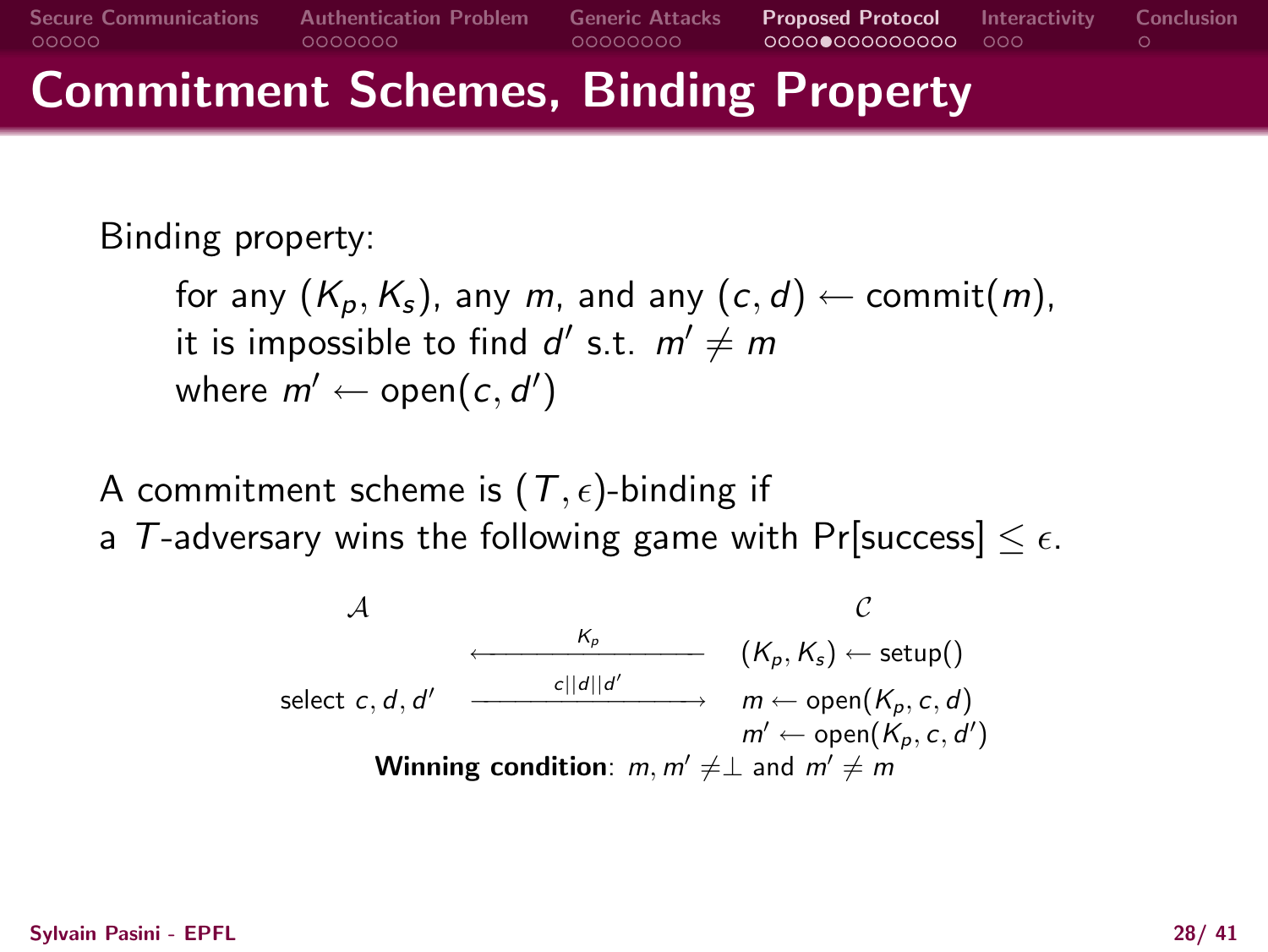# Trapdoor Commitment Schemes

They have an additional algorithm:  $\,d \leftarrow \! \textbf{equiv}(\mathcal{K}_{\pmb{s}},m,c)$ 

 $\rightarrow$  defeats the binding property using  $K_s$ 

Properties:

**• Commitment** 

setup-commit-open algorithms form a  $(T, \epsilon)$ -commitment scheme

**•** Trapdoor

```
for any (K_p, K_s), any m,
                      (c, d) \leftarrow commit(K_p, m)
```
and

$$
\Big(c\in_{U}\mathcal{C},d\leftarrow \mathsf{equivivocate}(K_{s},m,c)\Big)
$$

are indistinguishable.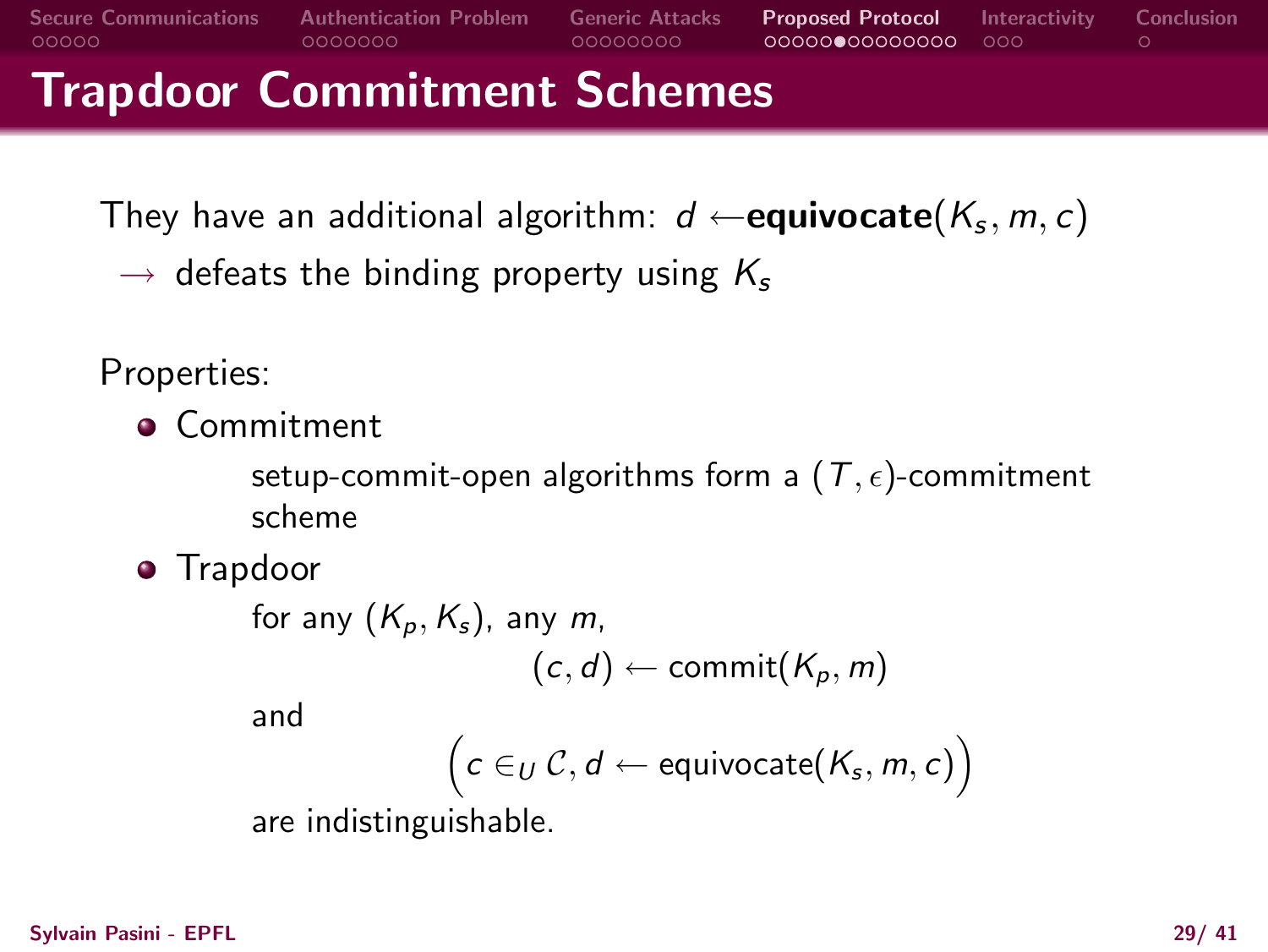

#### Appears to CT-RSA 2006 (Pasini-Vaudenay):

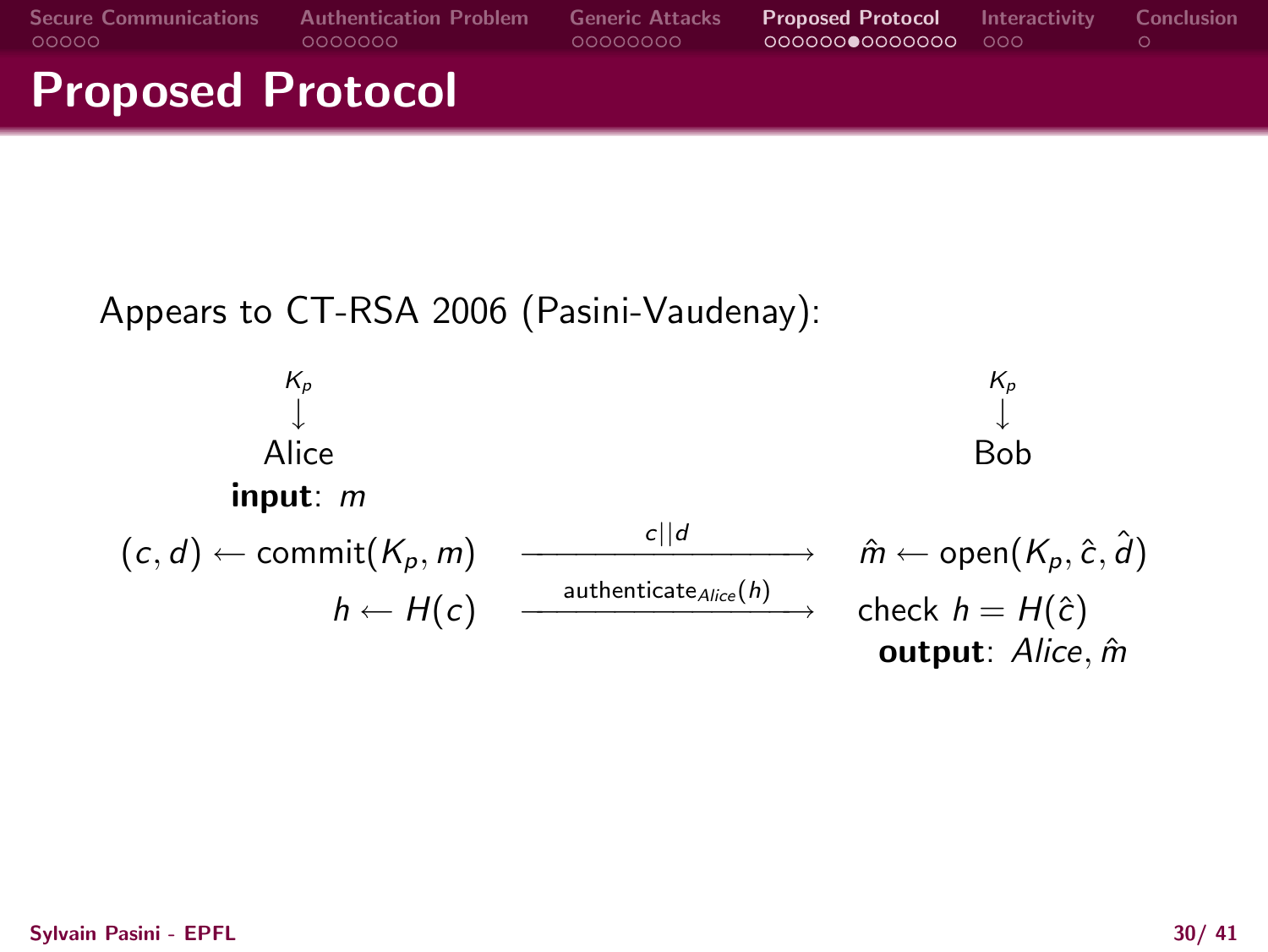| <b>Secure Communications</b><br>LOOOOO | <b>Authentication Problem</b><br>- 0000000 | <b>Generic Attacks</b><br>-00000000 | <b>Proposed Protocol</b> Interactivity Conclusion<br>00000000000000 000 |  |
|----------------------------------------|--------------------------------------------|-------------------------------------|-------------------------------------------------------------------------|--|
| <b>Security Proof</b>                  |                                            |                                     |                                                                         |  |

Adversaries play the following game:

$$
\begin{array}{ccc}\n\downarrow & K_{\rho} & K_{\rho} & K_{\rho} \\
\downarrow & \downarrow & \downarrow & \downarrow \\
\downarrow & \downarrow & \downarrow & \downarrow \\
(c, d) \leftarrow \text{commit}(K_{\rho}, m) & \xrightarrow{c||d} & \xrightarrow{c||d} & \hat{m} \leftarrow \text{open}(K_{\rho}, \hat{c}, \hat{d}) \\
&\downarrow & \downarrow & \downarrow \\
M = \text{mining condition: } H(\hat{c}) = h \text{ and } \hat{m} \neq m\n\end{array}
$$

Reduced game:

$$
\begin{array}{ccc}\n\mathcal{A} & \mathcal{C} \\
\hline\n\frac{K_{p}}{m} & (K_{p}, K_{s}) \leftarrow \text{setup} \\
\hline\n\frac{c||d}{m} & (c, d) \leftarrow \text{commit}(K_{p}, m) \\
\hline\n\frac{c||d}{m} & \hat{m} \leftarrow \text{open}(K_{p}, \hat{c}, \hat{d}) \\
\hline\n\text{Winning condition: } H(\hat{c}) = H(c) \text{ and } m \neq \hat{m}\n\end{array}
$$

Sylvain Pasini - EPFL 31/ 41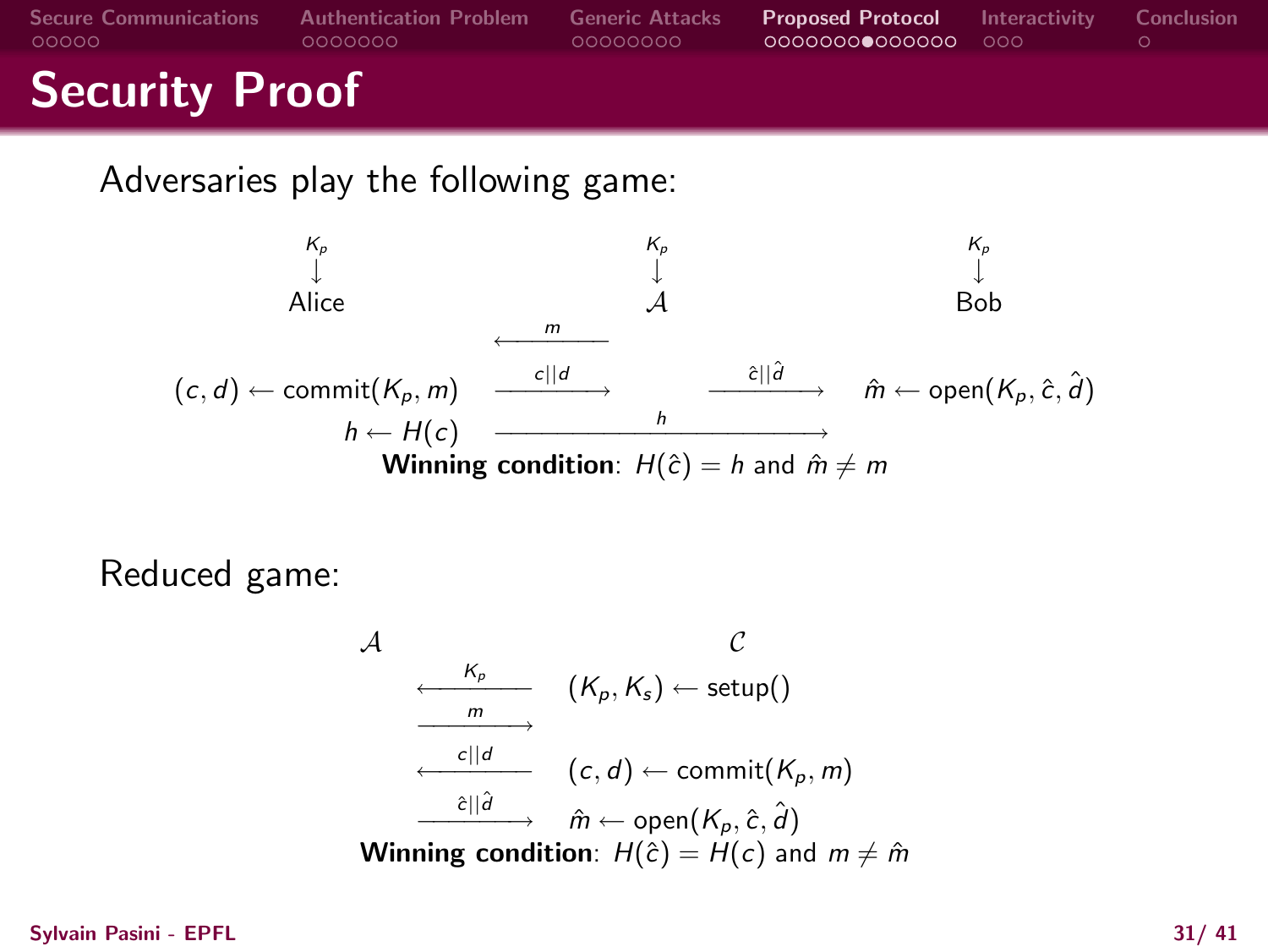[Secure Communications](#page-3-0) [Authentication Problem](#page-8-0) [Generic Attacks](#page-15-0) [Proposed Protocol](#page-23-0) [Interactivity](#page-37-0) [Conclusion](#page-40-0) Security Proof ( $\hat{c} = c$ )

Reduction to the binding game:

We use an algorithm B bounded by the complexity  $\mu$ 

A B C <sup>K</sup><sup>p</sup> ←−−−− <sup>K</sup><sup>p</sup> ←−−−−−− (Kp,K<sup>s</sup> ) <sup>←</sup> setup() <sup>m</sup> −−−−→ <sup>c</sup>||<sup>d</sup> ←−−−− (c, <sup>d</sup>) <sup>←</sup> commit(Kp, <sup>m</sup>) (ˆc = c) cˆ||dˆ −−−−→ c||d||dˆ −−−−−−→ m ← open(Kp, c, d) mˆ ← open(Kp, c, dˆ)

**Winning condition**:  $\dot{m}, m \neq \bot$  and  $\ddot{m} \neq m$ 

- $\bullet$  B simulates a challenger for A
- $\bullet$   $\beta$  plays the binding game
- $\bullet$  A and  $AB$  win at the same time
	- $\rightarrow$  same probability of success  $\epsilon_c$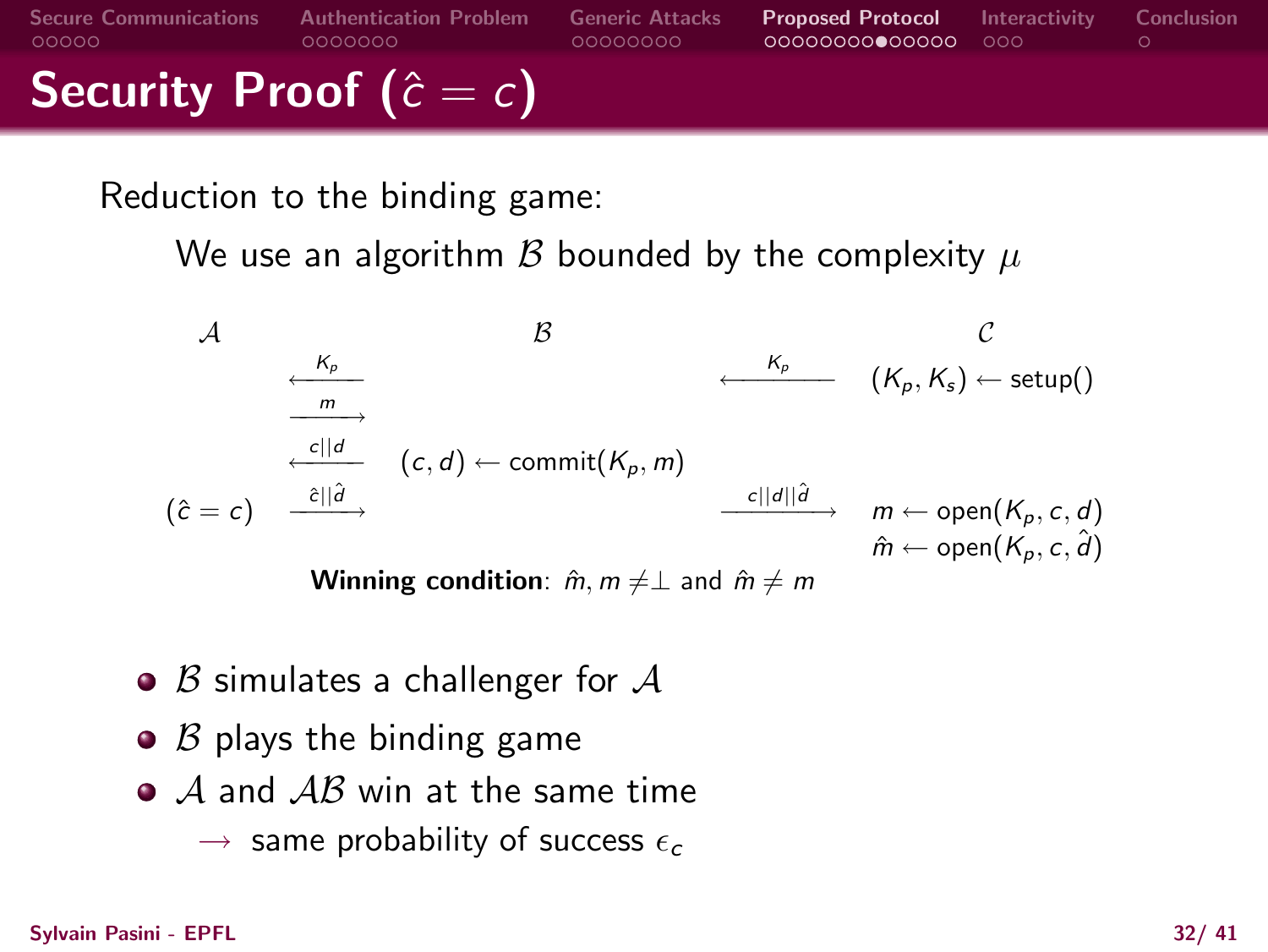# Security Proof ( $\hat{c} \neq c$ )

Reduction to the weakly collision resistant (WCR) game:

We use an algorithm  $\beta$  bounded by complexity  $\mu$ One equivocate query is allowed

$$
\begin{array}{ccc}\n\mathcal{A} & \mathcal{B} & \mathcal{C} \\
\hline\n\frac{K_{p}}{m} & (K_{p}, K_{s}) \leftarrow \text{setup} & \\
\hline\n\frac{c||d}{m} & d \leftarrow \text{equivocate}(K_{s}, m, c) & \text{pick } c \in U \\
\hline\n\frac{\partial \left\|\hat{d}\right\|}{m} & \hat{m} \leftarrow \text{open}(K_{p}, \hat{c}, \hat{d}) & \\
\hline\n\end{array}
$$

**Winning condition**:  $H(\hat{c}) = H(c)$  and  $m \neq \hat{m}$ 

- $\bullet$  B simulates a challenger for A
- $\bullet$   $\beta$  plays the WCR game
- $\bullet$  A and  $AB$  win at the same time
	- $\rightarrow$  same probability of success  $\epsilon_h$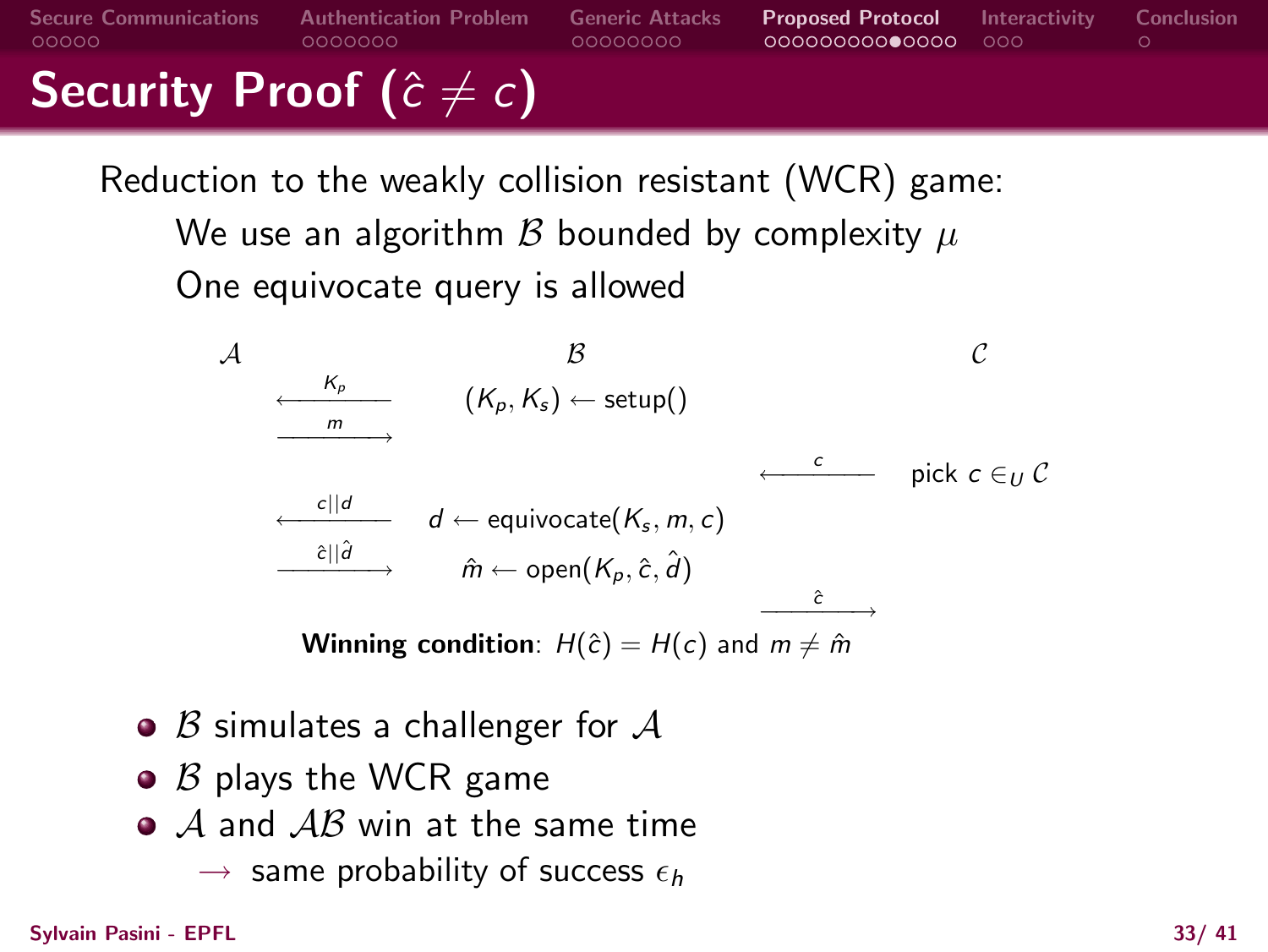# Security Proof (end)

#### Lemma

#### Assuming

- $\bullet$  any one-shot adversaries A bounded by complexity T
- a  $(T + \mu, \epsilon_c)$ -trapdoor commitment scheme
- a  $(T + \mu, \epsilon_h)$ -weakly collision resistant hash function H

There exists  $\mu$  s.t. A win with  $p \leq \epsilon_c + \epsilon_h$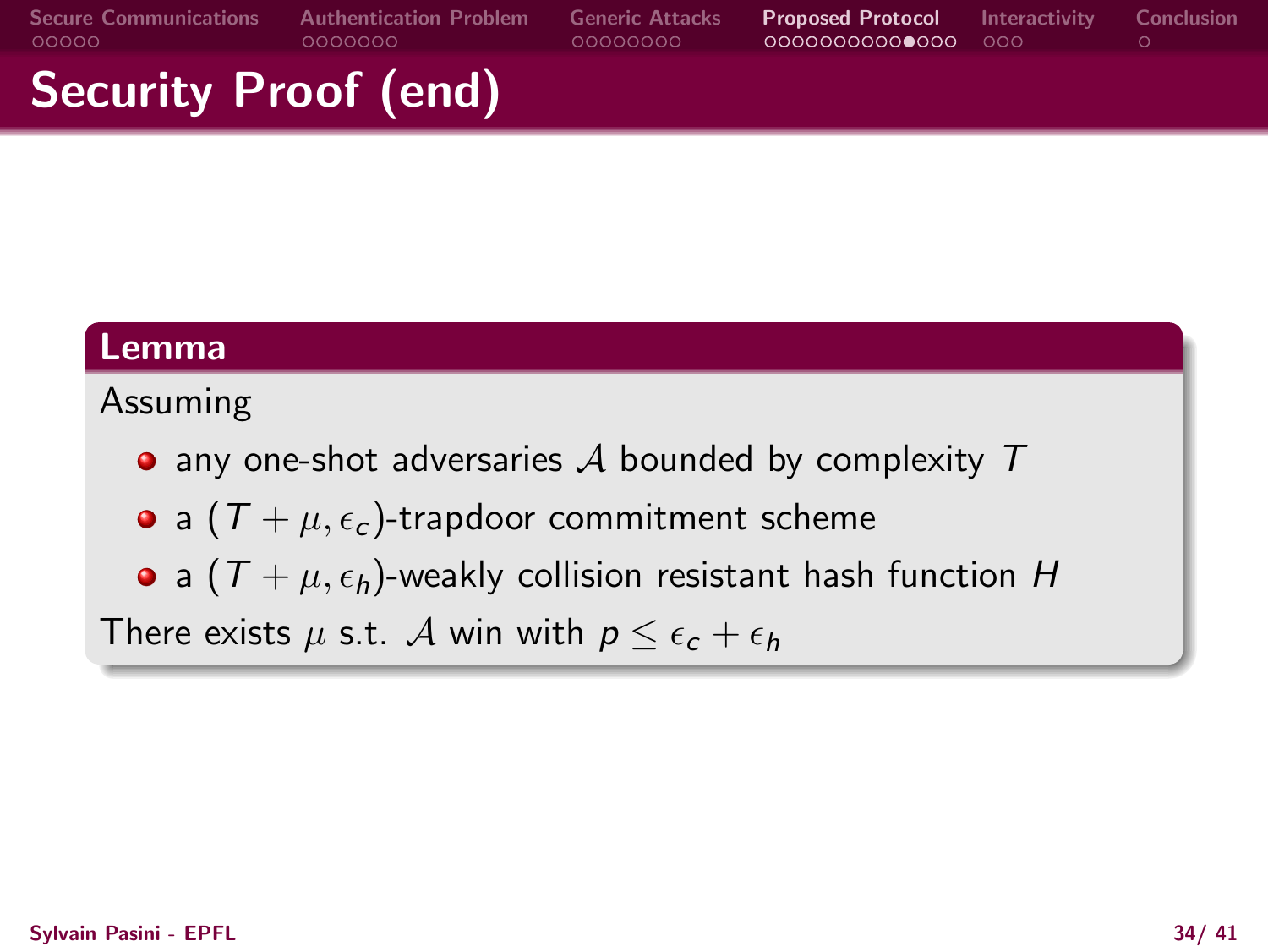# Powerful Attacks

### Theorem 4

#### Assuming

- $\bullet$  any adversaries  $\mathcal A$  bounded by
	- $\bullet$  complexity  $T$
	- $\bullet$   $Q_4$  instances of Alice
- a  $(T + \mu, \epsilon_c)$ -trapdoor commitment scheme
- a  $(T + \mu, \epsilon_h)$ -weakly collision resistant hash function H

There exists  $\mu$  s.t. A win with  $p \leq Q_A(\epsilon_c + \epsilon_h)$ .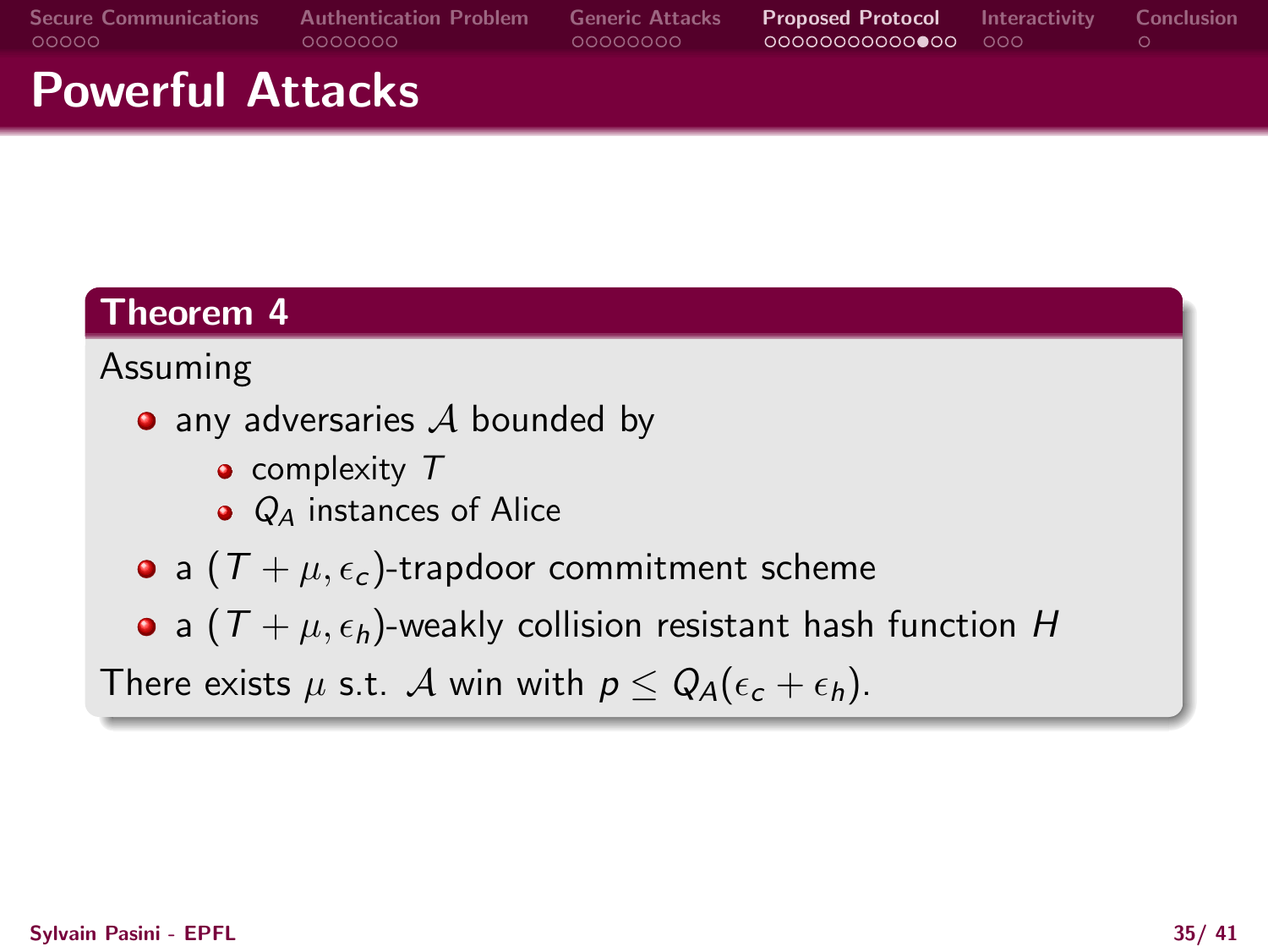# Comparison with the Usual Protocol

Proposed protocol: Pr[success]  $\leq Q_A(\epsilon_c+\epsilon_h)$ 

Note:

- $\bullet$  c sent over the broadband channel.
	- c can be long,
	- $\epsilon_c$  can be as small as desired
- $\bullet$  h sent over the authenticated channel,  $h$  must be as short as possible

Assuming that  $H$  is optimally WCR:

attack complexity  $\mathcal{T} = \Omega(2^k)$ 

The usual protocol has  $\mathcal{T} = \Omega(2^{k/2})$ .

### With equal SAS length, our protocol is more secure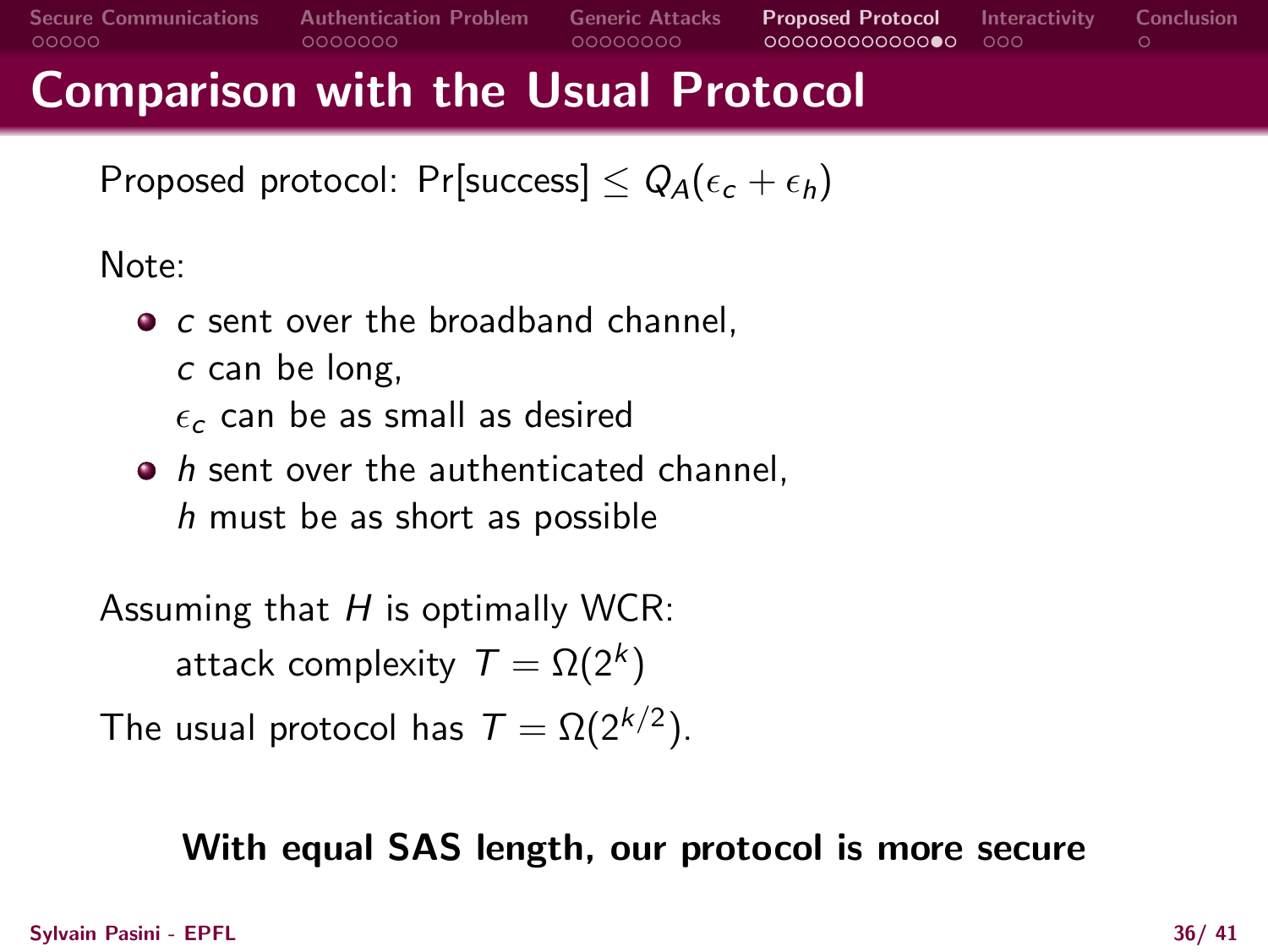### Optimality of the Proposed Protocol

If WCRHF and TC s.t.  $\epsilon_c \ll \epsilon_h = \mathcal{O}(T2^{-k})$  exist, we have  $p = \mathcal{O}(Q_A \cdot T2^{-k}).$ 

Optimal in the sense of Theorem 3.

Example with an adversary bounded by  $Q_A \leq 2^{10}$ ,  $T \leq 2^{70}$ 

and with  $\rho \leq 2^{-20}$ 

- $\rightarrow$  The usual protocol requires 160 bits.
- $\rightarrow$  The proposed protocol requires 100 bits.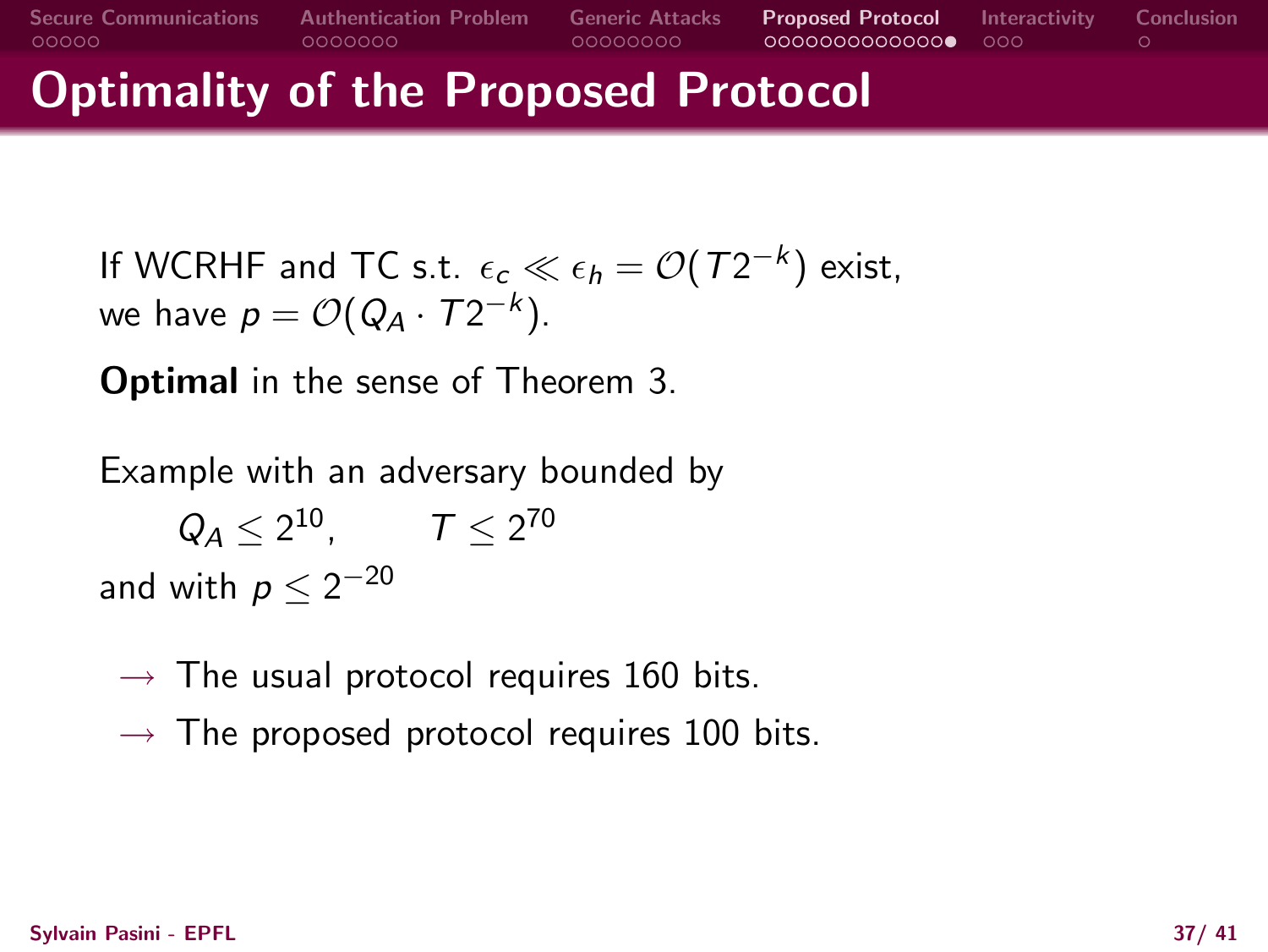### The Vaudenay SAS-based Protocol

Published at Crypto '05

Alice Bob input: m pick  $R_A \in U$  {0, 1}<sup>k</sup> k pick  $R_B \in U$   $\{0,1\}^k$  $(c, d) \leftarrow$  commit $(m||R_A)$  $m||c$ ——————————→<br>→  $\leftarrow$   $\leftarrow$   $\leftarrow$   $\leftarrow$  $R_B$  $\stackrel{d}{\longrightarrow}\stackrel{R}{\longrightarrow}\stackrel{R}{\longrightarrow}$  $\hat{R}_A \leftarrow$  open $(\hat{m}, \hat{c}, \hat{d})$  $\mathsf{SAS} \leftarrow R_\mathcal{A} \oplus \hat{R}_\mathcal{B}$  $a$ uthenticate $_{Alice}$ (SAS)  $\longrightarrow$  check SAS  $=\hat{R}_A \oplus R_B$ output: Alice, m

This protocol allows very short SAS, e.g. 15 bits

<span id="page-37-0"></span>A proposed application: a P2P file authentication

Sylvain Pasini - EPFL 38/ 41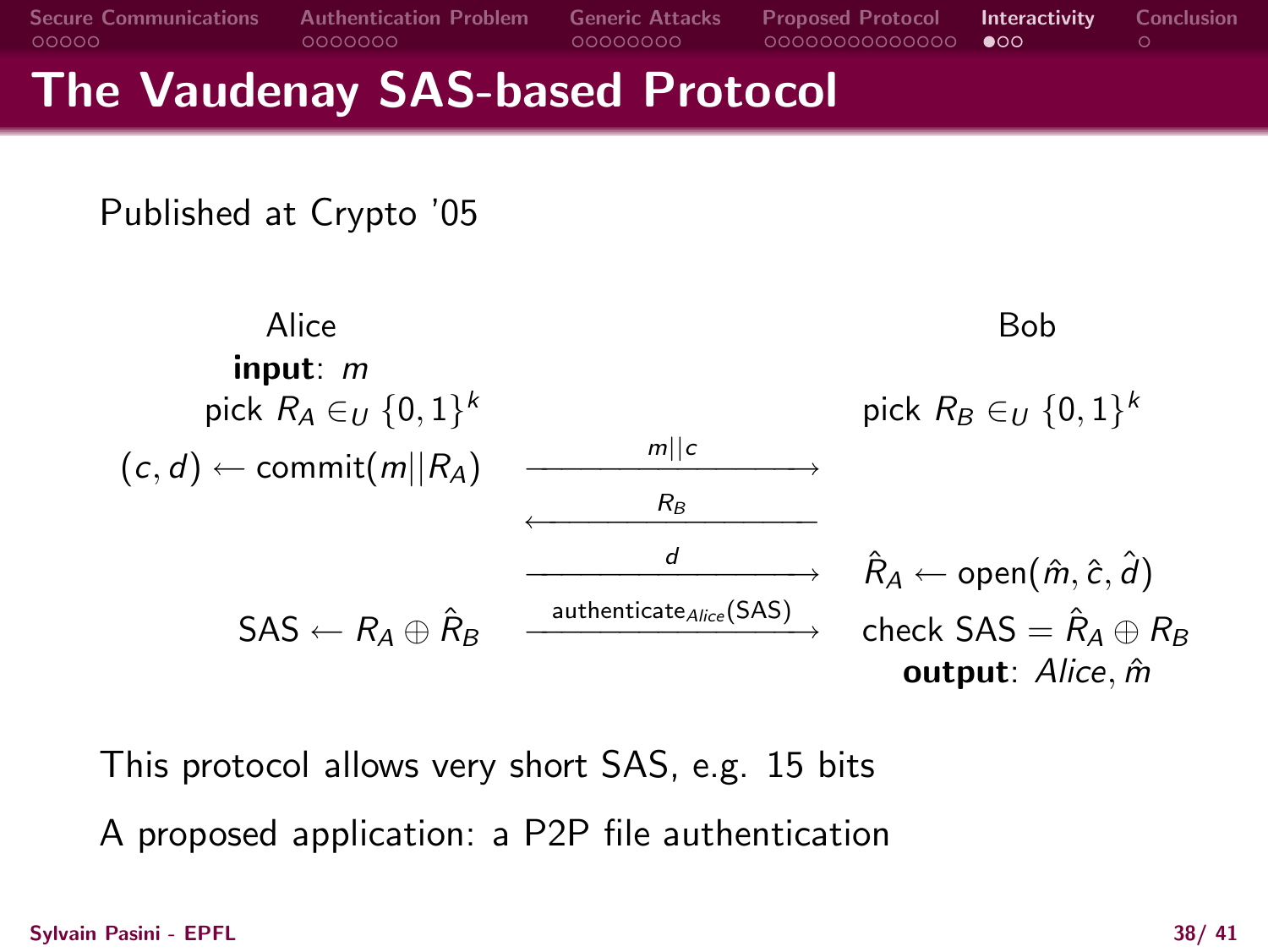| <b>Secure Communications</b><br>LOOOOO | <b>Authentication Problem</b><br>.0000000 | <b>Generic Attacks</b><br>-00000000 | Proposed Protocol Interactivity<br>00000000000000 000 | Conclusion |
|----------------------------------------|-------------------------------------------|-------------------------------------|-------------------------------------------------------|------------|
| <b>Demonstrations</b>                  |                                           |                                     |                                                       |            |

We will authenticate the same public key twice:

using an interactive protocol:

the Vaudenay SAS-based protocol

using a non-interactive protocol:

the just proposed protocol

Differences:

- Usability?
- SAS length?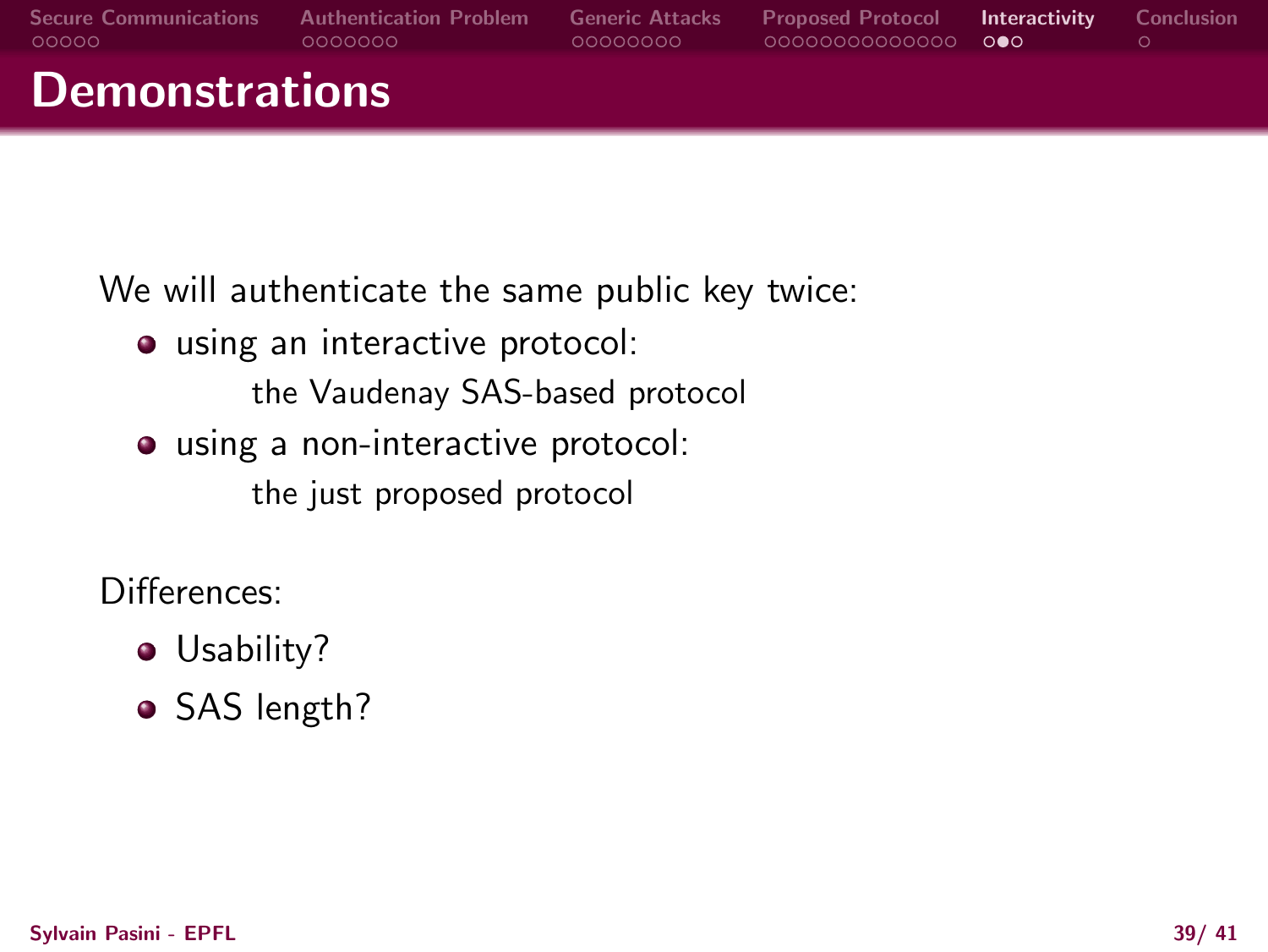# Interactivity vs. Non-Interactivity

|            | Interactive        | Non-interactive |
|------------|--------------------|-----------------|
| Usability  | <b>Shorter SAS</b> | Asynchronous    |
| Security   |                    | Offline attacks |
| Cost       | <b>Shorter SAS</b> |                 |
| Complexity |                    |                 |

As expected, it depends on the application

- Interactivity: well adapted to devices pairing
- SSH, PGP, GPG: non-interactive is better
- PGPfone: we already have interactivity